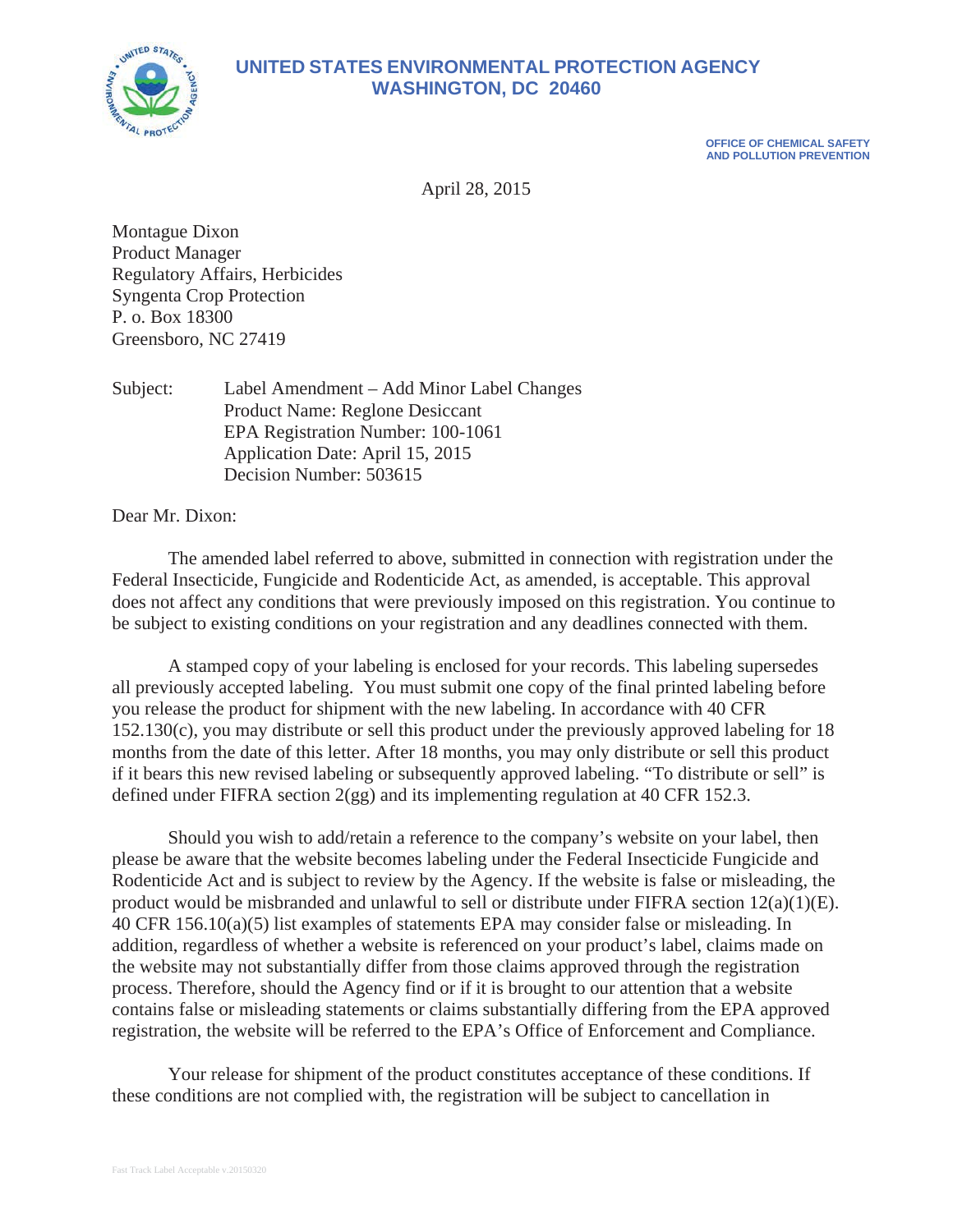Page 2 of 2 EPA Reg. No. 100-1061 Decision No. 503615

accordance with FIFRA section 6. If you have any questions contact Driss Benmhend at 703- 308-9525 or by e-mail at: Benmhend.driss@epa.gov.

Sincerely,<br>Com hun (for)

 Shaja B. Joyner Product Manager 20 Fungicide and Herbicide Branch Registration Division (7505P) Office of Pesticide Programs

Enclosure: Stamped Label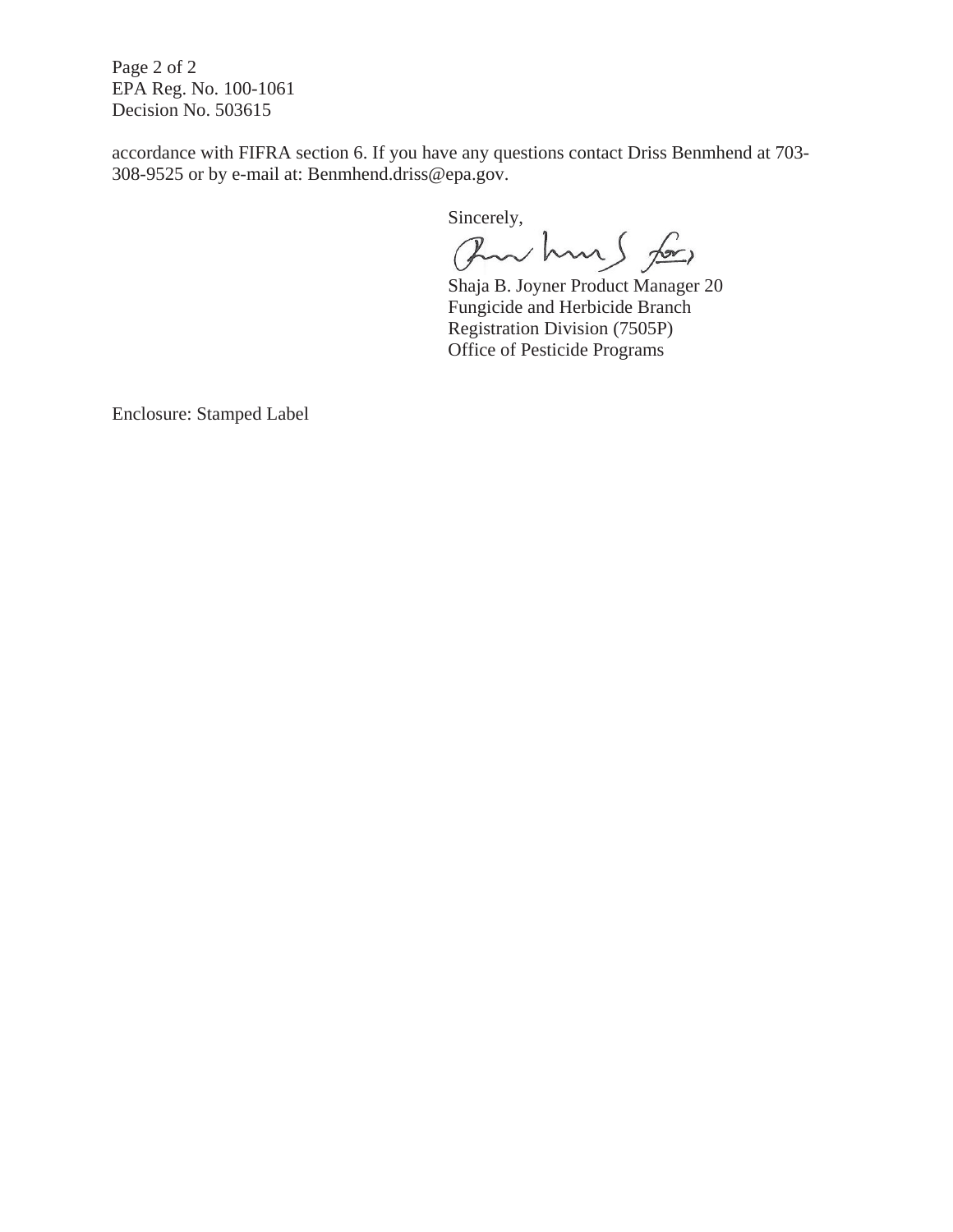# **[Master]**

**GROUP 22 HERBICIDE** 

**Reglone® Desiccant**

# **TO PREVENT ACCIDENTAL POISONING, NEVER PUT INTO FOOD, DRINK OR OTHER CONTAINERS AND USE STRICTLY IN ACCORDANCE WITH ENTIRE LABEL**

Active Ingredient: Diquat dibromide [6,7-dihydrodipyrido (1,2-a:2',1'-c) pyrazinediium dibromide] ...................................................................................................... 37.3% Other Ingredients: 62.7% Total: 100.0%

Reglone Desiccant is formulated as a soluble liquid containing 2 lb diquat cation per gal as 3.73 lb salt per gal.

# **KEEP OUT OF REACH OF CHILDREN.**

# **CAUTION**

Si usted no entiende la etiqueta, busque a alguien para que se la explique a usted en detalle. (If you do not understand the label, find someone to explain it to you in detail.)

See additional precautionary statements and directions for use inside booklet.

EPA Reg. No. 100–1061 EPA Est.

Product of United Kingdom Formulated in USA



2.5 gal 120 gal \_\_\_\_\_ gallons Net Contents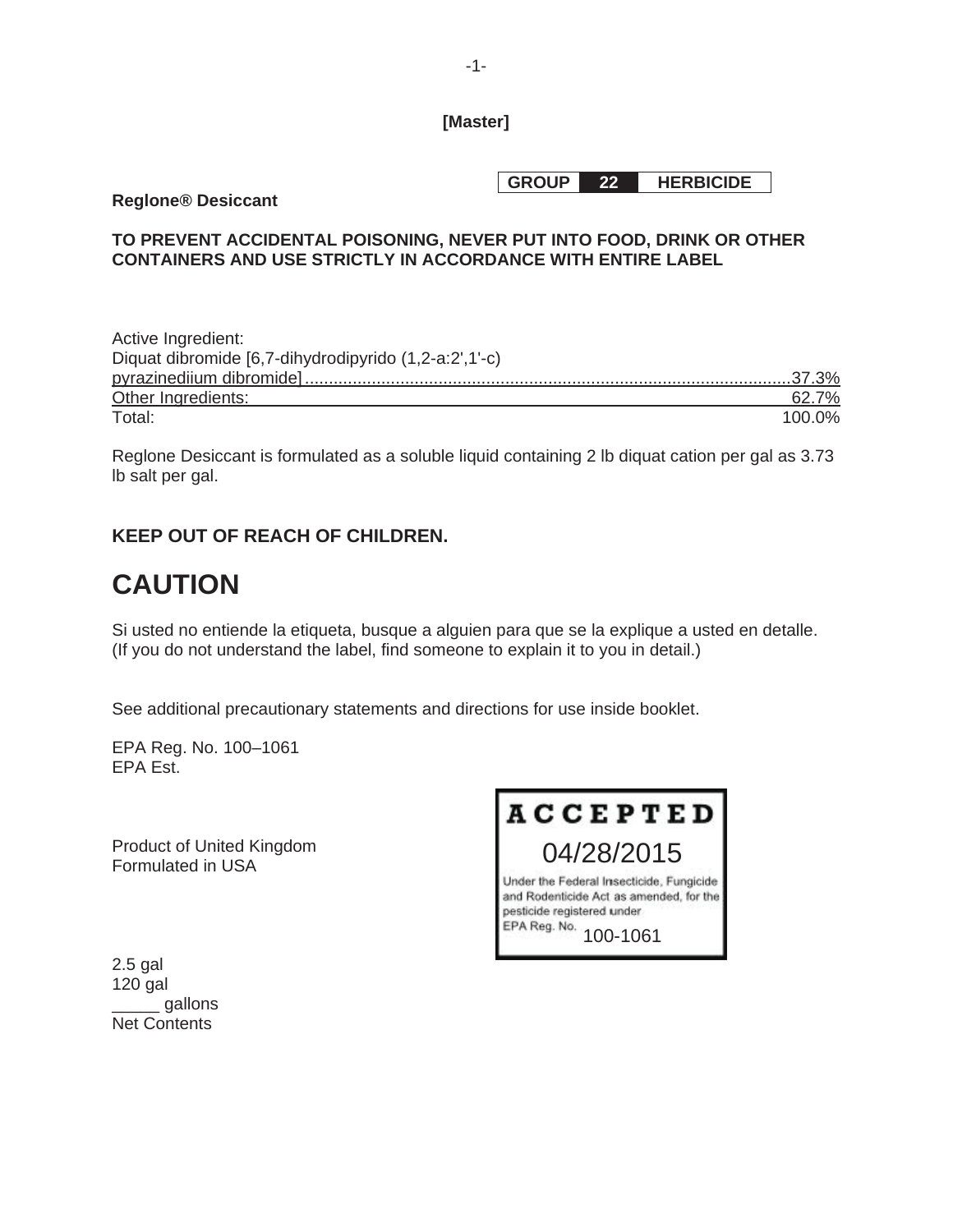| <b>FIRST AID</b>                                                                                                                                                                                                                                                                                                                                                                                                                                                             |                                                                                                                                                                                                                                                                                        |  |  |  |
|------------------------------------------------------------------------------------------------------------------------------------------------------------------------------------------------------------------------------------------------------------------------------------------------------------------------------------------------------------------------------------------------------------------------------------------------------------------------------|----------------------------------------------------------------------------------------------------------------------------------------------------------------------------------------------------------------------------------------------------------------------------------------|--|--|--|
| If inhaled                                                                                                                                                                                                                                                                                                                                                                                                                                                                   | Move person to fresh air.<br>$\bullet$<br>If person is not breathing, call 911 or an ambulance, then give<br>artificial respiration, preferably mouth-to-mouth if possible.<br>Call a poison control center or doctor for further treatment advice.<br>$\bullet$                       |  |  |  |
| If swallowed                                                                                                                                                                                                                                                                                                                                                                                                                                                                 | Call a poison control center or doctor immediately for treatment<br>advice.<br>Have person sip a glass of water if able to swallow.<br>Do not induce vomiting unless told to do so by a poison control<br>center or doctor.<br>Do not give anything by mouth to an unconscious person. |  |  |  |
| If in eyes                                                                                                                                                                                                                                                                                                                                                                                                                                                                   | Hold eye open and rinse slowly and gently with water for 15-20<br>minutes.<br>Remove contact lenses, if present, after the first 5 minutes, then<br>continue rinsing eye.<br>Call a poison control center or doctor for treatment advice.                                              |  |  |  |
| If on skin or<br>clothing                                                                                                                                                                                                                                                                                                                                                                                                                                                    | Take off contaminated clothing.<br>$\bullet$<br>Rinse skin immediately with plenty of water for 15-20 minutes.<br>Call a poison control center or doctor for treatment advice.                                                                                                         |  |  |  |
| <b>NOTE TO PHYSICIAN</b>                                                                                                                                                                                                                                                                                                                                                                                                                                                     |                                                                                                                                                                                                                                                                                        |  |  |  |
| To be effective, treatment for diquat poisoning must begin <b>IMMEDIATELY</b> . Treatment consists<br>of binding diquat in the gut with suspensions of activated charcoal or bentonite clay,<br>administration of cathartics to enhance elimination, and removal of diquat from the blood by<br>charcoal hemoperfusion or continuous hemodialysis.<br>Have the product container or label with you when calling a poison control center or doctor or<br>going for treatment. |                                                                                                                                                                                                                                                                                        |  |  |  |
| <b>HOT LINE NUMBER</b>                                                                                                                                                                                                                                                                                                                                                                                                                                                       |                                                                                                                                                                                                                                                                                        |  |  |  |
| For 24-Hour Medical Emergency Assistance (Human or Animal) or Chemical Emergency<br>Assistance (Spill, Leak, Fire, or Accident), Call<br>1-800-888-8372                                                                                                                                                                                                                                                                                                                      |                                                                                                                                                                                                                                                                                        |  |  |  |

# **PRECAUTIONARY STATEMENTS**

#### **Hazards to Humans and Domestic Animals CAUTION**

Harmful if inhaled. Harmful if swallowed. Causes moderate eye irritation. Avoid breathing spray mist. Avoid contact with eyes, skin, or clothing. Remove and wash contaminated clothing before reuse. Wash thoroughly with soap and water after handling and before eating, drinking, chewing gum, using tobacco or using the toilet.

**Personal Protective Equipment (PPE)**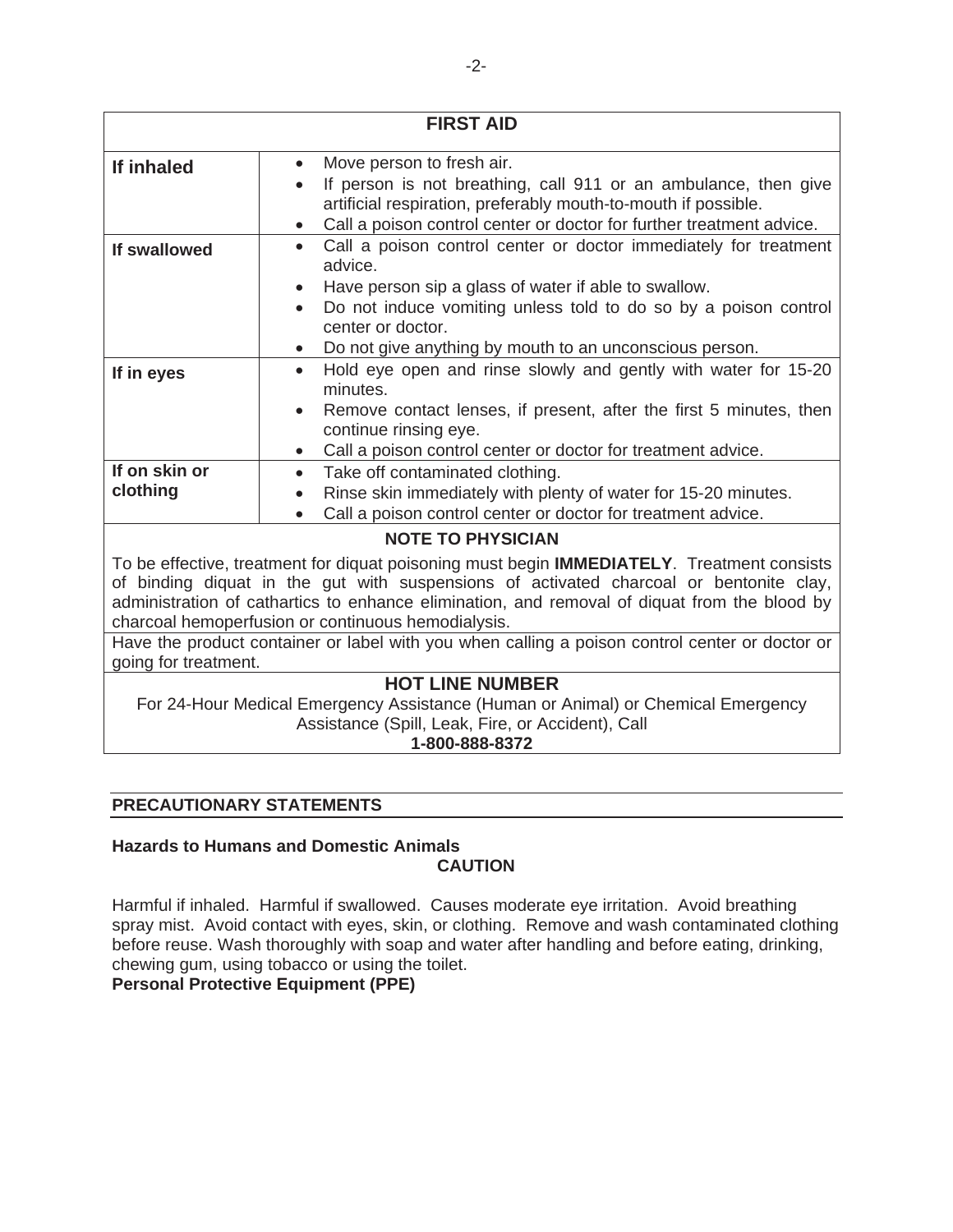# **Applicators and other handlers must wear:**

- Coveralls worn over short-sleeved shirt and short pants
- Waterproof gloves
- Chemical-resistant footwear plus socks
- Protective eyewear
- Chemical-resistant headgear for overhead exposure
- Chemical-resistant apron when cleaning equipment, mixing, or loading
- Face shield when mixing or loading

#### **User Safety Requirements**

Discard clothing and other absorbent materials that have been drenched or heavily contaminated with this product's concentrate. Do not reuse them. Follow manufacturer's instructions for cleaning/maintaining PPE. If no such instructions for washables exist, use detergent and hot water. Keep and wash PPE separately from other laundry.

# **Engineering Controls**

Mixers and loaders supporting aerial applications are required to use closed systems. The closed system must be used in a manner that meets the requirements listed in the Worker Protection Standard (WPS) for agricultural pesticides (40 CFR 170.240(d)(4). When handlers use closed systems, enclosed cabs, or aircraft in a manner that meets the requirements listed in the Worker Protection Standard (WPS) for agricultural pesticides [40 CFR 170.240(d)(4-6)], the handler PPE requirements may be reduced or modified as specified in the WPS. Mixers, loaders, and applicators using closed systems who meet these requirements may wear: longsleeved shirt and long pants; protective eyewear; waterproof gloves; shoes plus socks; and a chemical-resistant apron when mixing, loading, or cleaning equipment. If handling tasks are performed from inside an enclosed cab or aircraft with enclosed cockpits that meet these requirements may wear: long-sleeved shirt, long pants, shoes, and socks for the labelingspecified PPE. All labeling-specified PPE must be immediately available for use in an emergency. All applicable requirements as specified in 40 CFR 170.240(d)(4-6) must be followed.

#### **User Safety Recommendations Users should:**

- Wash hands before eating, drinking, chewing gum, using tobacco, or using the toilet.
- Remove clothing/PPE immediately if pesticide gets inside. Then wash thoroughly and put on clean clothing.
- Remove PPE immediately after handling this product. Wash the outside of gloves before removing. As soon as possible, wash thoroughly and change into clean clothing.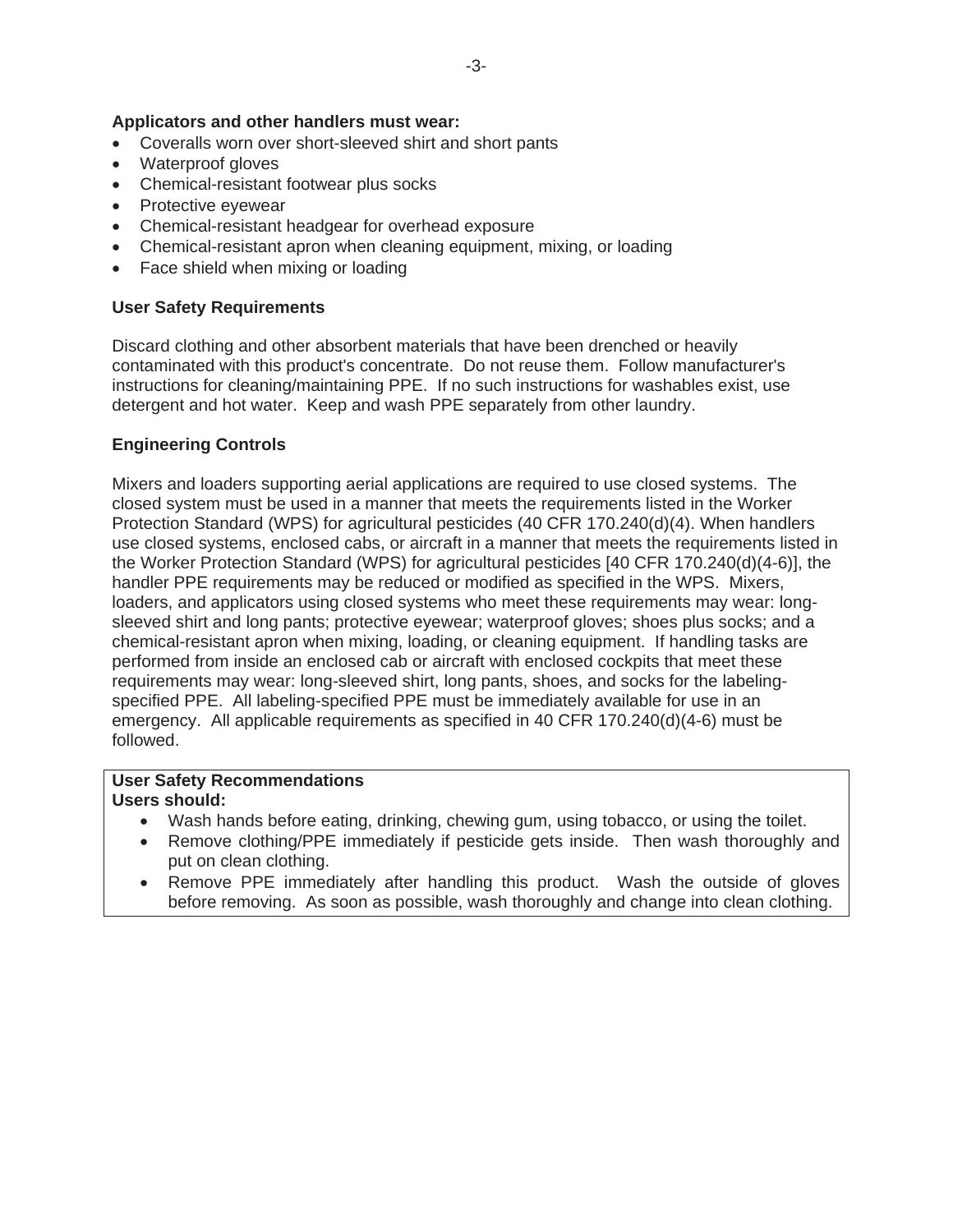#### **Environmental Hazards (Terrestrial and Aquatic Uses)**

This pesticide is toxic to aquatic invertebrates. **For Terrestrial Uses,** do not apply directly to water, or to areas where surface water is present or to intertidal areas below the mean high water mark. Do not contaminate water when disposing of equipment washwaters or rinsate. **For Aquatic Uses**, do not apply directly to water except as specified on this label. Treatment of dense weed areas may result in oxygen loss from decomposition of dead weeds. This loss of oxygen may cause fish suffocation. Therefore, treat only  $\frac{1}{3}$ - $\frac{1}{2}$  of the water body area at one time, especially if dense areas of weeds and/or algae exist and wait 14 days between treatments.

Necessary approval and/or Permits should be obtained prior to application if required. Consult the responsible State Agencies (i.e., Fish and Game agencies or Department of Natural Resources) before making applications to public waters.

# **CONDITIONS OF SALE AND LIMITATION OF WARRANTY AND LIABILITY**

**NOTICE:** Read the entire Directions for Use and Conditions of Sale and Limitation of Warranty and Liability before buying or using this product. If the terms are not acceptable, return the product at once, unopened, and the purchase price will be refunded.

The Directions for Use of this product must be followed carefully. It is impossible to eliminate all risks inherently associated with the use of this product. Crop injury, ineffectiveness or other unintended consequences may result because of such factors as manner of use or application, weather or crop conditions, presence of other materials or other influencing factors in the use of the product, which are beyond the control of SYNGENTA CROP PROTECTION, LLC or Seller. To the extent permitted by applicable law, Buyer and User agree to hold SYNGENTA and Seller harmless for any claims relating to such factors.

SYNGENTA warrants that this product conforms to the chemical description on the label and is reasonably fit for the purposes stated in the Directions for Use, subject to the inherent risks referred to above, when used in accordance with directions under normal use conditions. To the extent permitted by applicable law: (1) this warranty does not extend to the use of the product contrary to label instructions, or under conditions not reasonably foreseeable to or beyond the control of Seller or SYNGENTA, and (2) Buyer and User assume the risk of any such use. TO THE EXTENT PERMITTED BY APPLICABLE LAW, SYNGENTA MAKES NO WARRANTIES OF MERCHANTABILITY OR OF FITNESS FOR A PARTICULAR PURPOSE NOR ANY OTHER EXPRESS OR IMPLIED WARRANTY EXCEPT AS WARRANTED BY THIS LABEL.

To the extent permitted by applicable law, in no event shall SYNGENTA be liable for any incidental, consequential or special damages resulting from the use or handling of this product. **TO THE EXTENT PERMITTED BY APPLICABLE LAW, THE EXCLUSIVE REMEDY OF THE USER OR BUYER, AND THE EXCLUSIVE LIABILITY OF SYNGENTA AND SELLER FOR ANY AND ALL CLAIMS, LOSSES, INJURIES OR DAMAGES (INCLUDING CLAIMS BASED ON BREACH OF WARRANTY, CONTRACT, NEGLIGENCE, TORT, STRICT LIABILITY OR OTHERWISE) RESULTING FROM THE USE OR HANDLING OF THIS PRODUCT, SHALL BE THE RETURN OF THE PURCHASE PRICE OF THE PRODUCT OR, AT THE ELECTION OF SYNGENTA OR SELLER, THE REPLACEMENT OF THE PRODUCT.**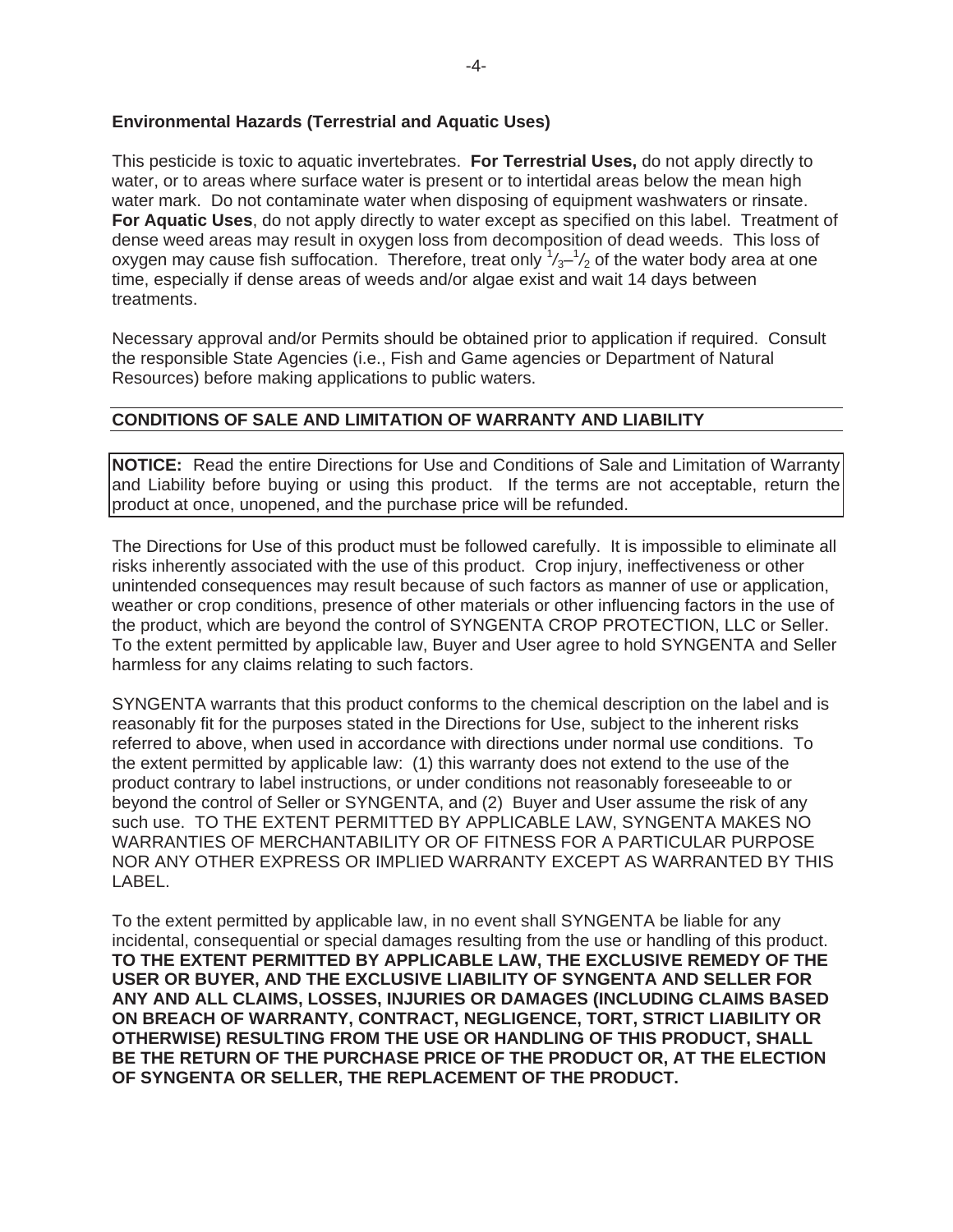SYNGENTA and Seller offer this product, and Buyer and User accept it, subject to the foregoing Conditions of Sale and Limitation of Warranty and Liability, which may not be modified except by written agreement signed by a duly authorized representative of SYNGENTA.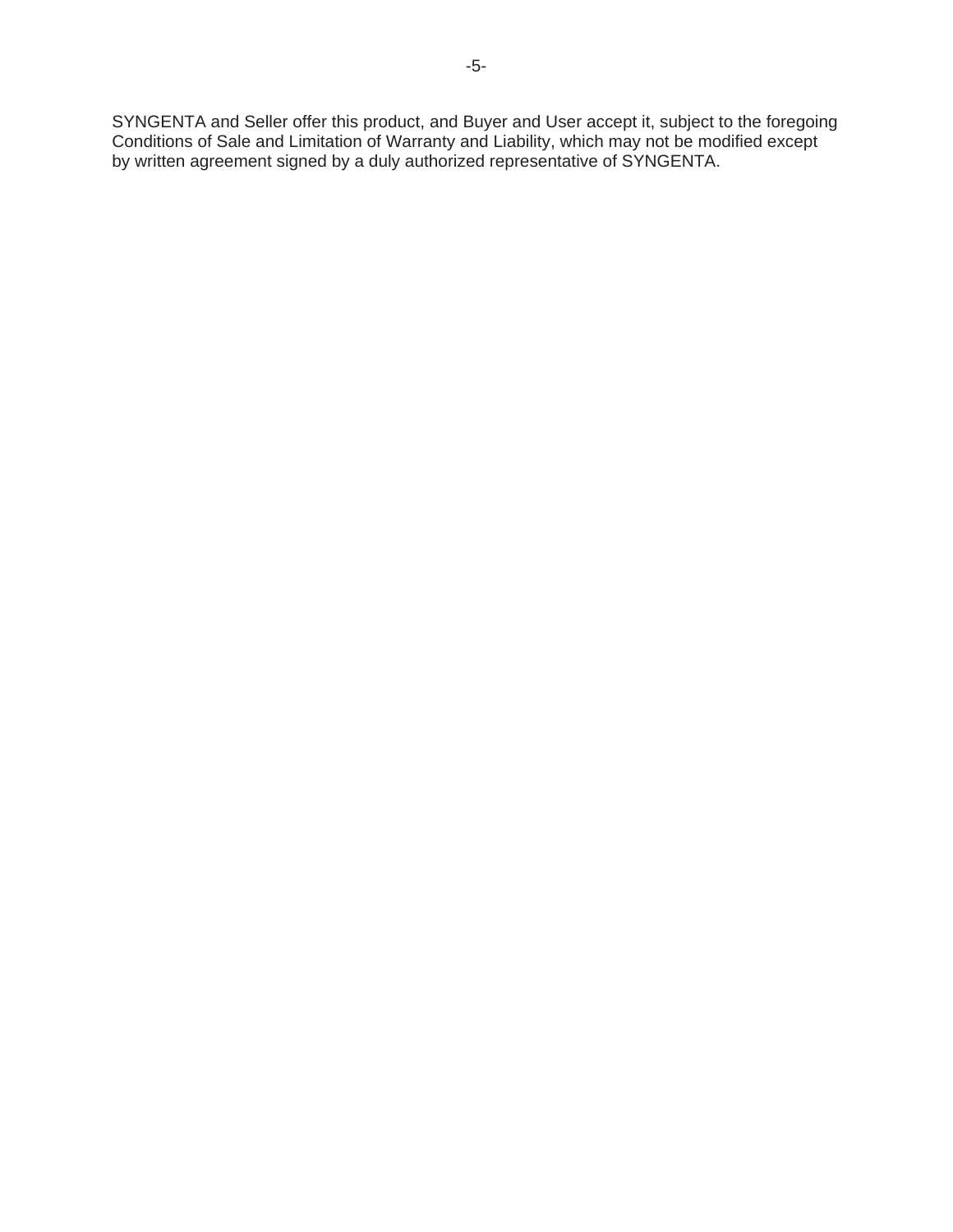# **DIRECTIONS FOR USE**

It is a violation of Federal law to use this product in a manner inconsistent with its labeling.

Do not apply this product in a way that will contact workers or other persons, either directly or through drift. Only protected handlers may be in the area during application. For any requirements specific to your State or Tribe, consult the agency responsible for pesticide regulation.

#### **READ ENTIRE LABEL. USE STRICTLY IN ACCORDANCE WITH PRECAUTIONARY STATEMENTS AND DIRECTIONS, AND WITH APPLICABLE STATE AND FEDERAL REGULATIONS.**

# **DO NOT APPLY THIS PRODUCT THROUGH ANY TYPE OF IRRIGATION SYSTEM.**

# **AGRICULTURAL USE REQUIREMENTS**

Use this product only in accordance with its labeling and with the Worker Protection Standard, 40 CFR part 170. This Standard contains requirements for the protection of agricultural workers on farms, forests, nurseries, and greenhouses, and handlers of agricultural pesticides. It contains requirements for training, decontamination, notification, and emergency assistance. It also contains specific instructions and exceptions pertaining to the statements on this label about personal protective equipment (PPE), and restricted-entry interval. The requirements in this box only apply to uses of this product that are covered by the Worker Protection Standard.

# **Do not enter or allow worker entry into treated areas during the restricted-entry interval (REI) of 24 hours.**

PPE required for early entry to treated areas that is permitted under the Worker Protection Standard and that involves contact with anything that has been treated, such as plants, soil, or water, is:

- Coveralls over short-sleeved shirt and short pants
- Chemical-resistant gloves made of any waterproof material
- Chemical-resistant footwear plus socks
- Protective eyewear
- Chemical-resistant headgear for overhead exposure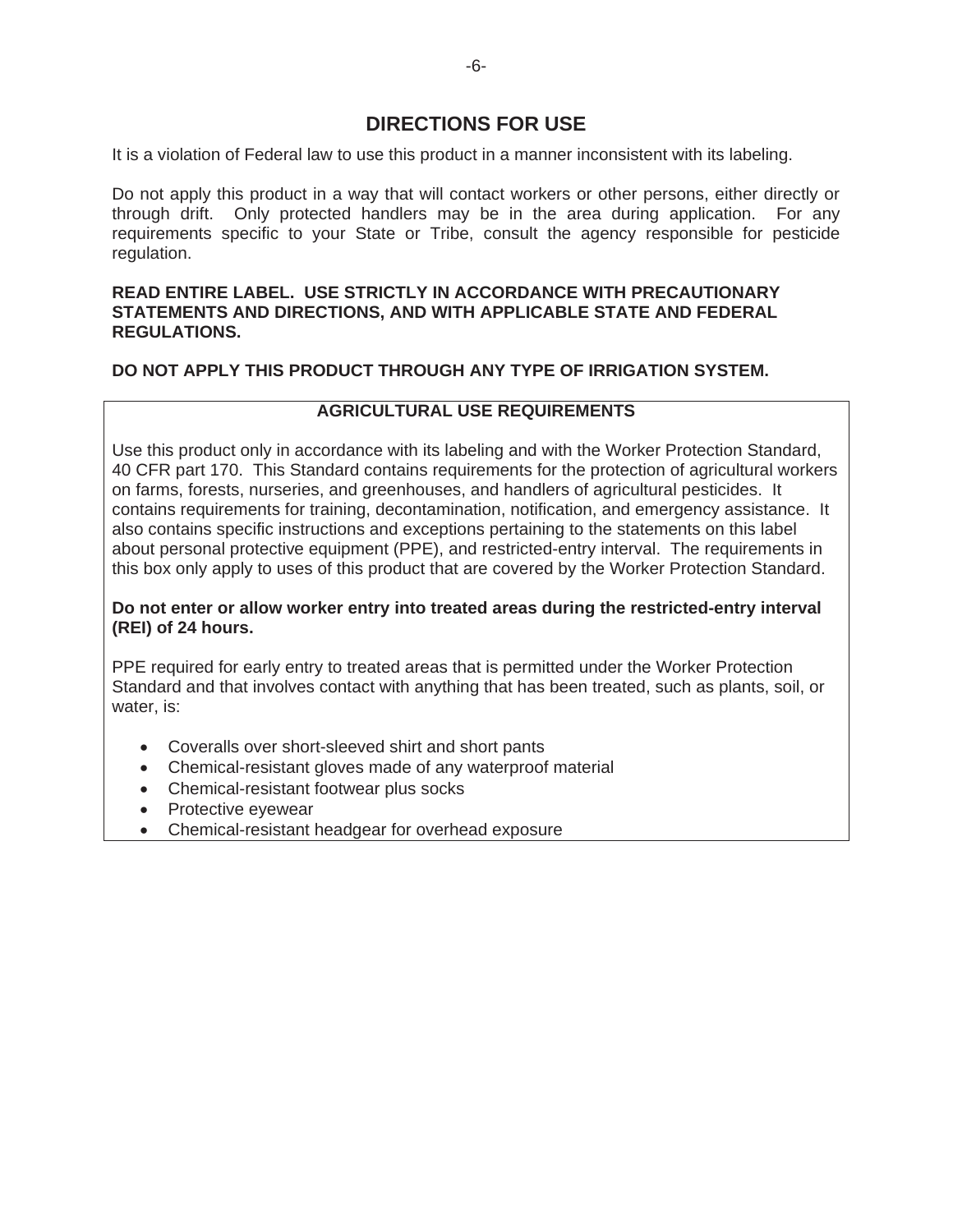# **NON-AGRICULTURAL USE REQUIREMENTS**

The requirements in this box apply to uses of this product that are NOT within the scope of the Worker Protection Standard for agricultural pesticides (40 CFR Part 170). The WPS applies when this product is used to produce agricultural plants on farms, forests, nurseries, or greenhouses.

Keep all unprotected persons out of operating areas or vicinity where there may be drift.

# **Do not allow people or pets to touch treated plants until the sprays have dried.**

**For terrestrial uses**, do not allow entry of maintenance workers into treated areas, or allow contact with treated vegetation wet with spray, dew, or rain, without appropriate protective clothing until spray has dried.

**For aquatic uses**, do not enter treated areas while treatments are in progress.

# **PRODUCT INFORMATION**

Reglone Desiccant is a nonvolatile herbicide for use as a preharvest aid to desiccate certain crops in order to facilitate harvesting. Reglone Desiccant is also recommended for use as a general herbicide to control weeds in noncrop areas, nonbearing crops and aquatic areas. Reglone Desiccant is a contact-type herbicide and requires actively growing green plant tissue to function. Thorough coverage of all green plant tissue is essential for effective control. Reglone Desiccant is rapidly absorbed by green plant tissue and interacts with the phytosynthetic process to produce compounds which destroy plant cells. Herbicidal activity is usually quite rapid with effects visible in a few days.

# **AGRICULTURAL USE DIRECTIONS**

#### **APPLICATION**

Since Reglone Desiccant is a contact-type herbicide, it is essential to obtain complete coverage of the target weed or crop to achieve effective results. Improper application technique and/or application to large, stressed, or mowed weeds will generally result in unacceptable control. Complete coverage is also essential for effective performance in harvest aid applications. See details below for additional information.

#### **Nozzle Selection**

The use of flat fan nozzles will result in the most effective application of Reglone Desiccant. The use of nozzles other than flat fans may result in reduced performance due to inadequate coverage.

#### **Spray Volume**

Follow specified minimum spray volumes listed for each use of Reglone Desiccant. These are **minimum** volumes only, and spray volumes should be increased as necessary to obtain complete coverage of the target weed or plant without runoff from the foliage. When spraying less than 20 gal of spray carrier per acre, target weeds should not exceed 6 inches in height.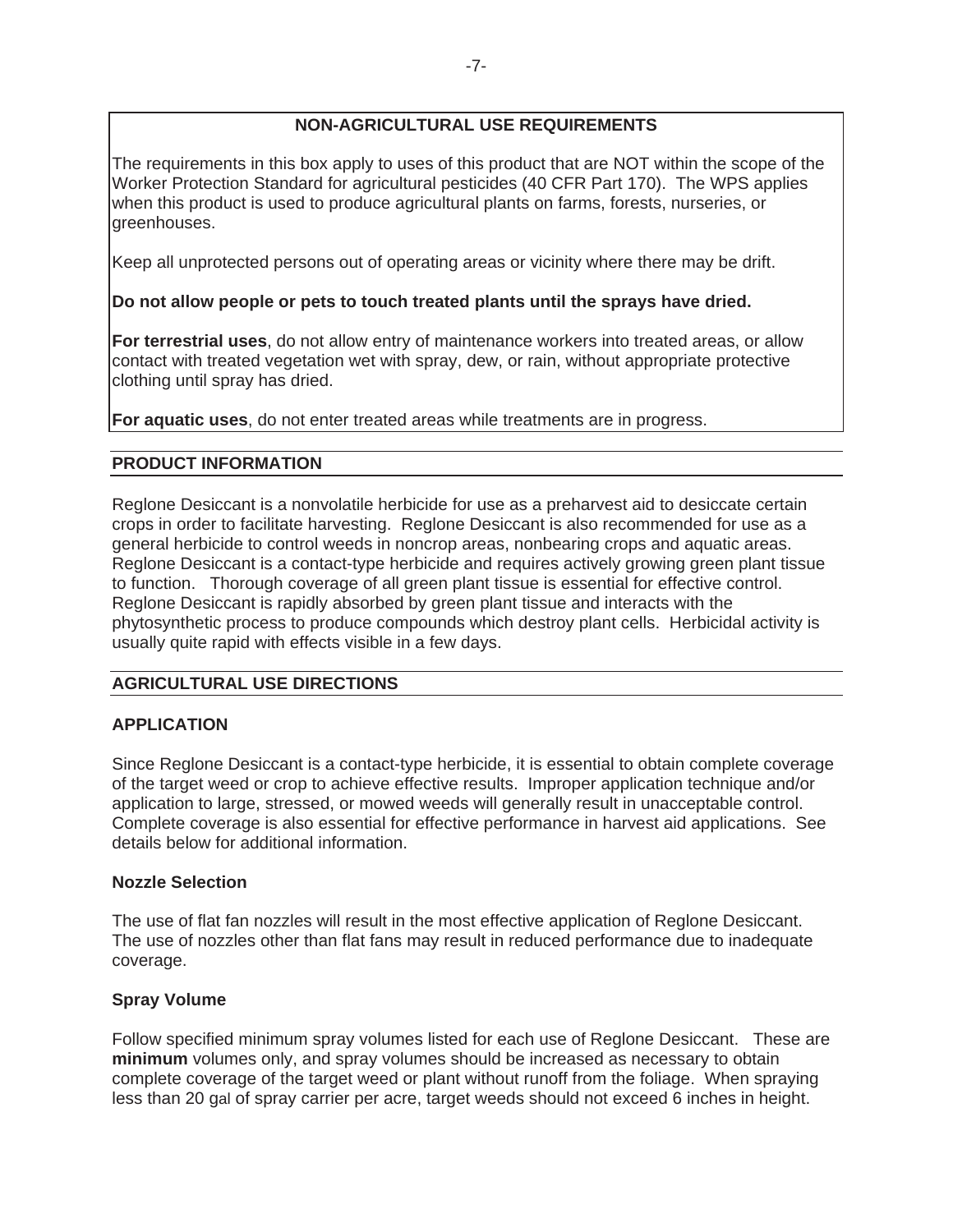#### **SPRAY ADJUVANTS**

#### **Always Add One of the Following:**

#### **Nonionic Surfactant (NIS)**

Add a NIS containing 75% or greater surface active agent at 0.06–0.5% v/v (1/2–4 pt per 100 gal) of the finished spray volume.

#### **Other Adjuvants**

Adjuvants other than NIS may be used providing the product meets the following criteria:

- Contains only EPA exempt ingredients.
- $\bullet$  Is compatible in mixture. Compatibility may be established through a jar test.
- Is supported locally for use with Reglone Desiccant through proven field trials and through university and extension recommendations.

When an adjuvant is to be used with this product, the use of an adjuvant that meets the standards of the Chemical Producers and Distributors Association (CPDA) adjuvant certification program is recommended.

# **RATES**

Follow specified rates listed with each use of Reglone Desiccant. Use the higher label rates when weeds are large or dense. Also, use higher labeled rates for harvest aid when crop vegetation is dense.

#### **APPLICATION TIMING**

**Reglone Desiccant should be applied to emerged weeds when they are small. Weeds 1 inch to 6 inches in height are the easiest to control.** When weeds have been grazed or mowed, thus removing much of the green foliage, allow the weeds to regrow to a height of 2–4 inches before spraying. For proper application timing of harvest aid applications, refer to each crop for recommendations.

Weeds emerging after application of Reglone Desiccant will not be controlled or suppressed.

#### **RAINFASTNESS**

Because Reglone Desiccant is rapidly absorbed by green plant tissue, rain occurring 30 minutes after application will have no effect on the activity of Reglone Desiccant.

# **ENVIRONMENTAL CONDITIONS**

Reglone Desiccant is active over a wide range of environmental conditions. Cool weather (below  $55^{\circ}$ F) will slow the activity of Reglone Desiccant, as will cloudy, overcast weather, but will not affect performance.

In dry areas, dust stirred up by high winds or equipment tires can coat target surface and reduce Reglone Desiccant activity. Avoid applying Reglone Desiccant in extremely dusty conditions.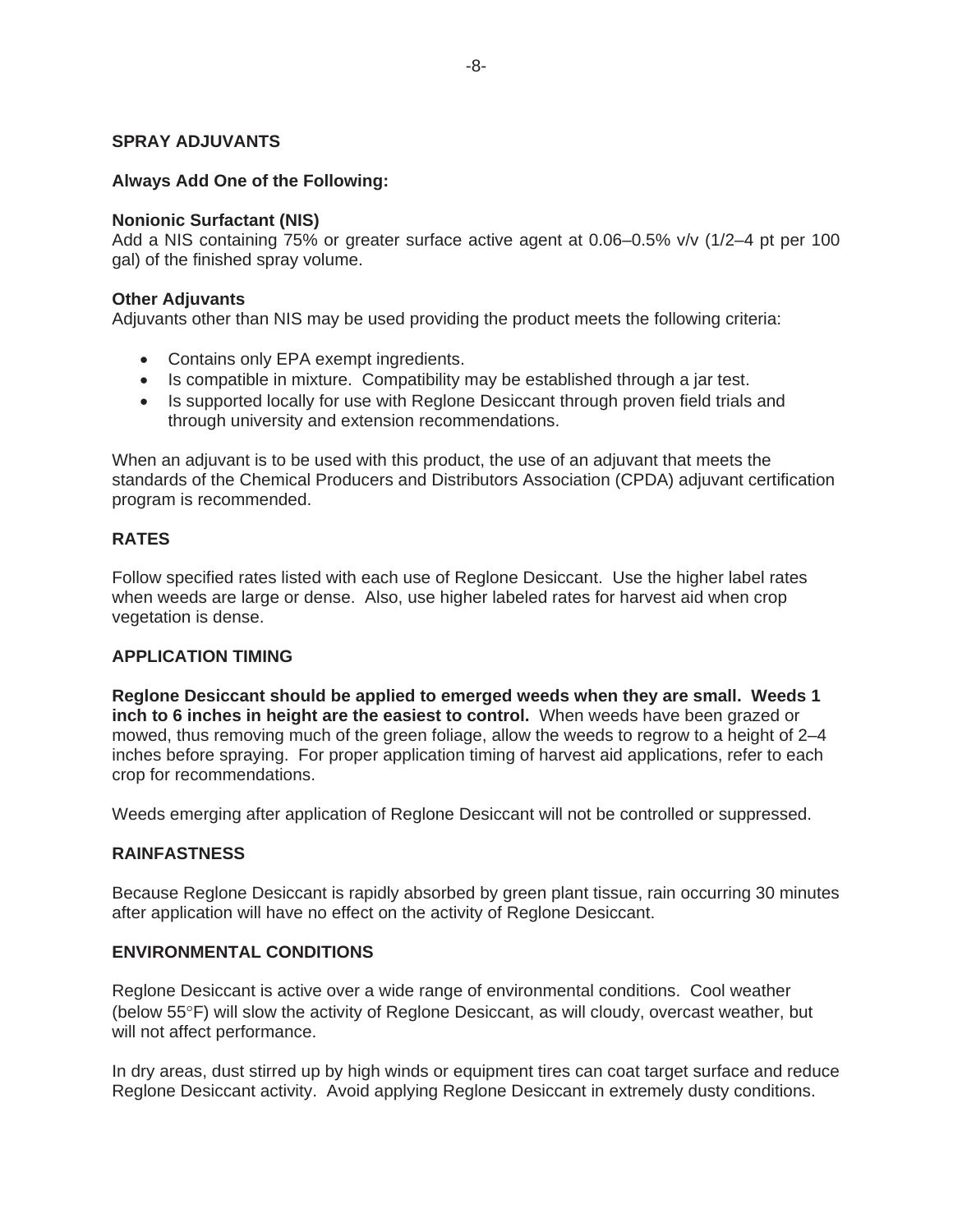# **SPRAY DRIFT MANAGEMENT**

AVOIDING SPRAY DRIFT AT THE APPLICATION SITE IS THE RESPONSIBILITY OF THE APPLICATOR AND THE GROWER.

WHERE STATES HAVE MORE STRINGENT REGULATIONS, THEY SHOULD BE OBSERVED.

# **Agricultural Aerial Applications**

- 1. Follow label directions to reduce the potential for drift incidents.
- 2. Do not make aerial applications within or above a surface temperature inversion to avoid unreasonable adverse effects. Applicators may determine presence of an inversion by noting the presence of ground fog, light variable wind, or layering of smoke and dust.
- 3. Applicators must estimate the prevailing wind speed and direction in the vicinity of the application site prior to and during the application. Measuring wind speed with an anemometer, observing wind speed and direction using an aircraft smoke release system or wind sock or wind vane, or obtaining a report from a representative meteorological station are acceptable methods of estimating wind speed and direction.
- 4. Apply when prevailing wind speed is 3 to 10 miles/hour.
- 5. When applications are made with a crosswind, the swath will be displaced downwind. Therefore, on the up and downwind edges of the field, the applicator must compensate for this displacement by adjusting the path of the aircraft upwind. Swath adjustment distance should increase, with increasing drift potential (higher wind, smaller drops, etc.).
- 6. When making applications in low relative humidity, set up equipment to produce larger droplets to compensate for evaporation. Droplet evaporation is most severe when conditions are both hot and dry.
- 7. Many factors, including droplet size and equipment type, determine drift potential at any given speed. Drift reduction technology or other mitigation methods should be employed to reduce drift potential.
- 8. The boom length must not exceed 75% of the fixed wing span and must be located at least 8 -10 inches below the trailing edge of the fixed wing; the boom length must not exceed 75% of the rotary blade.
- 9. Release spray at the optimum height from the aircraft for minimizing drift and maximizing deposition in the crop canopy. This height should be no more than 10 feet above the crop canopy unless necessary to ensure flight safety.
- 10. The boom must be shut off before the aircraft begins to climb at the edge of a field.
- 11. Apply with nozzles that deliver a coarse spray quality that provide sufficient coverage and control. Course spray quality nozzles reduce drift potential, but will not prevent drift if applications are made improperly, or under unfavorable environmental conditions. Orient nozzles so that the spray is released parallel to the airstream and produces larger droplets than other orientations and is the recommended practice. Significant deflection from horizontal will reduce droplet size and increase drift potential. Nozzles must be oriented backward and parallel to the airstreams and never pointed downward more than 45 degrees. Use the minimum number of nozzles that provide uniform coverage. Use higher flow rate nozzles to apply the highest practical spray volume and do not exceed nozzle manufacturers' recommended pressures.
- 12. The pesticide should only be applied when the wind is blowing away from adjacent sensitive areas (e.g., residential areas, bodies of water, known habitat for threatened or endangered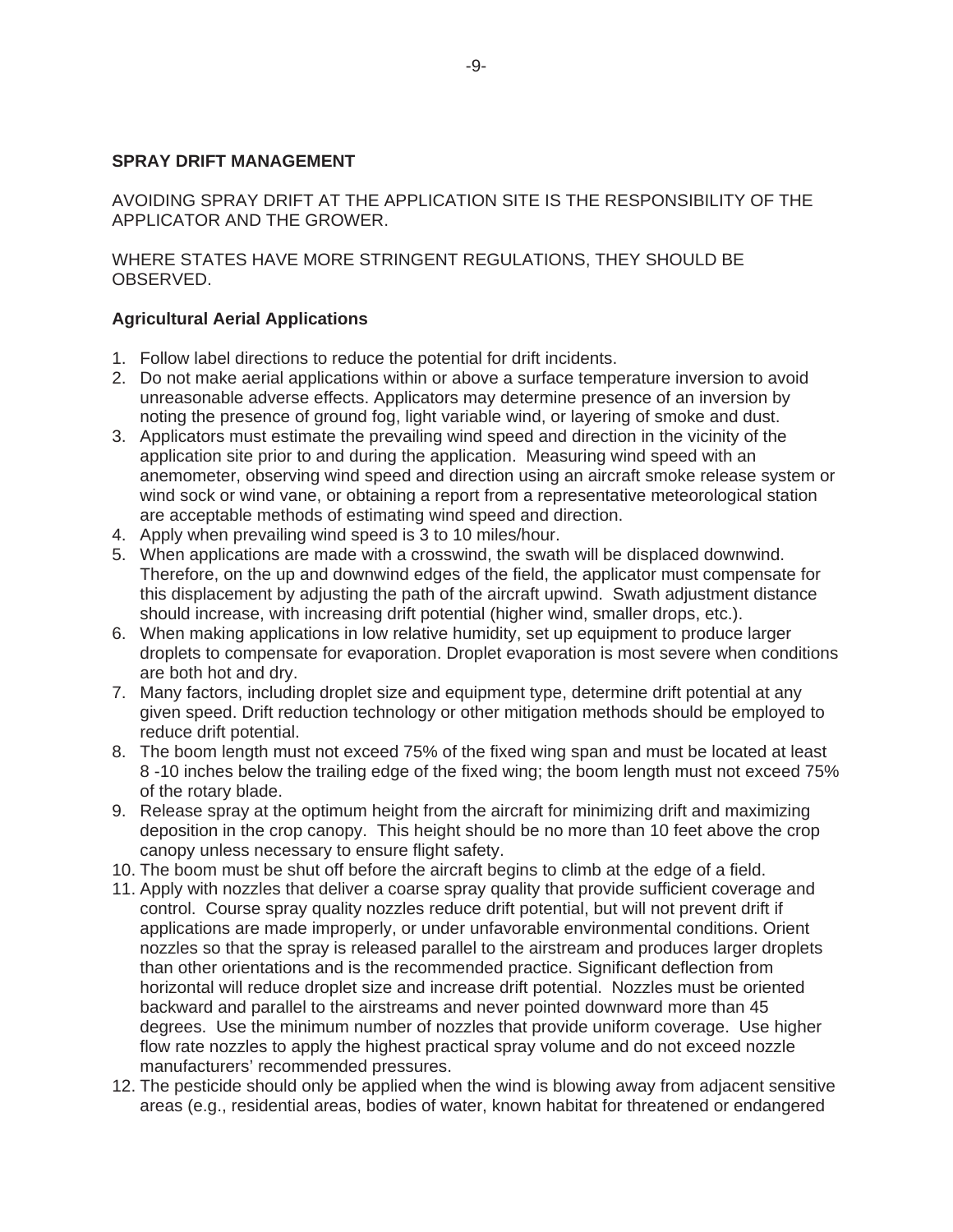species, and nontarget crops).

# **Ground Applications**

- 1. Follow label directions to reduce the potential for drift incidents.
- 2. Do not make ground applications within a surface temperature inversion when applying near an area requiring protection to avoid an unreasonable adverse effect. Applicators may determine presence of an inversion by noting the presence of ground fog, light variable wind, or layering of smoke and dust.
- 3. Applicators must estimate the prevailing wind speed and direction in the vicinity of the application site prior to and during the application. Measuring wind speed with an anemometer, observing wind speed and direction using a wind sock or wind vein, or obtaining a report from a local meteorological station are acceptable methods of estimating wind speed and direction.
- 4. Apply at the nozzle height that produces uniform coverage of the target.
- 5. Apply when prevailing wind speed is 3 to 10 miles/hour.
- 6. When applications are made with a crosswind, the swath will be displaced downwind. Therefore, on the up and downwind edges of the field, the applicator must compensate for this displacement by adjusting the path of the sprayer upwind. Swath adjustment distance should increase, with increasing drift potential (higher wind, smaller drops, etc.).
- 7. When making applications in low relative humidity, set up equipment to produce larger droplets to compensate for evaporation. Droplet evaporation is most severe when conditions are both hot and dry.
- 8. Many factors, including droplet size and equipment type, determine drift potential at any given speed. Drift reduction technology or other mitigation methods should be employed to reduce drift potential.
- 9. Use nozzles which deliver a coarser spray quality (droplet size spectrum) at application according to nozzle manufacturer, ASABE, or USDA classification.
- 10. The pesticide should only be applied when the wind is blowing away from adjacent sensitive areas (e.g., residential areas, bodies of water, known habitat for threatened or endangered species, and nontarget crops).

# **DIQUAT-RESISTANT WEED MANAGEMENT**

Some naturally occurring weed biotypes resistant to diquat may exist through normal genetic variability in any weed population. The repeated use of herbicides with the same mode of action is known to lead under certain conditions to a selection of resistant weeds. Certain agronomic practices reduce the likelihood that resistant weed populations will develop and integrated strategies are known to manage such problem weeds.

The active ingredient in Reglone Desiccant is diquat, a mechanism of action Group 22 herbicide, which inhibits Photosystem I.

Within the USA specific biotypes of a number of species, including horseweed/marestail (*Conyza canadensis*)*,* hairy fleabane (*Conyza bonariensis*), goosegrass (*Eleusine indica)* and American black nightshade (*Solanum americanum*) have become resistant to diquat.

#### General principles of herbicide resistance management: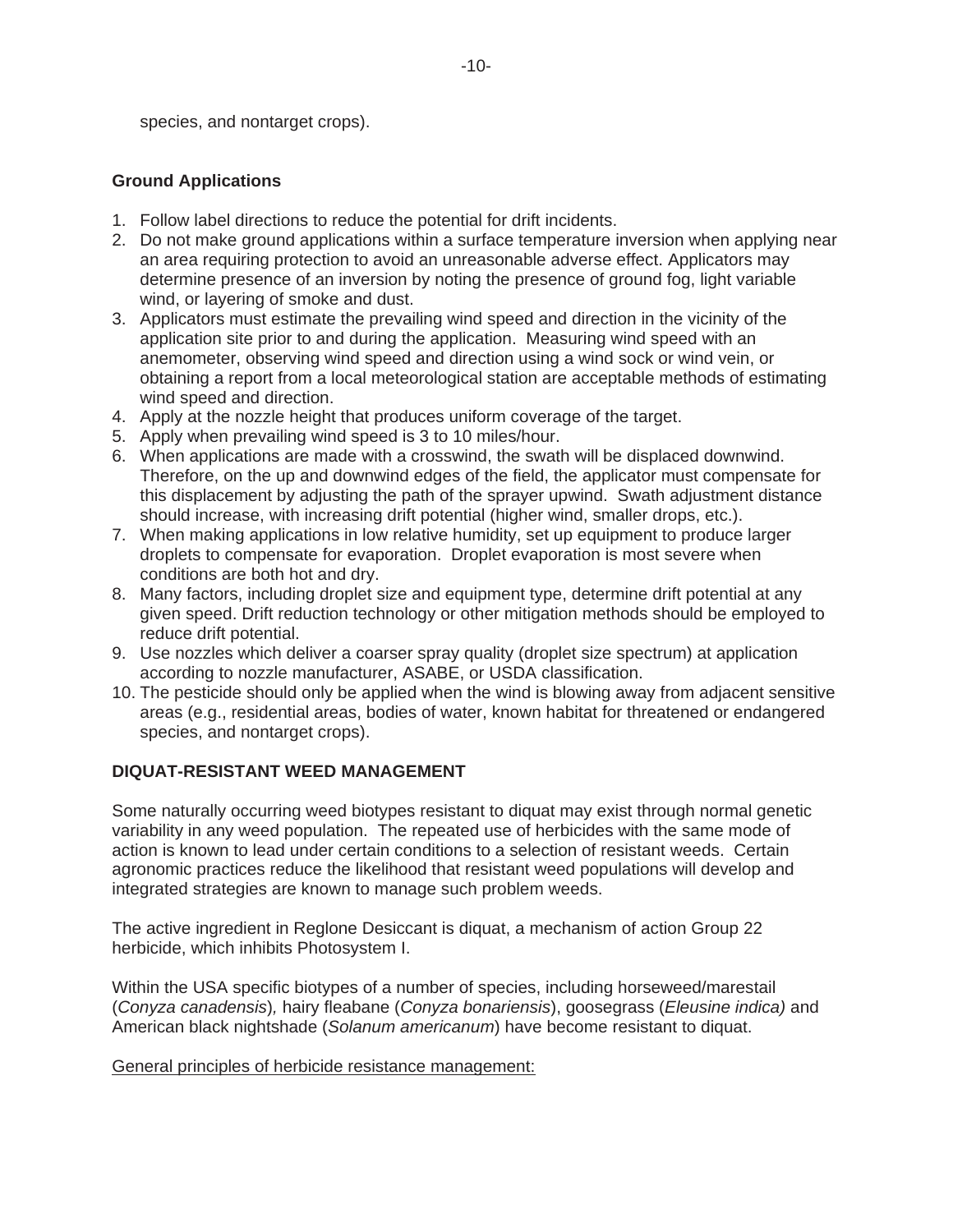- Apply integrated weed management practices. Use multiple herbicide mechanisms of action with overlapping weed spectrums in rotation, sequences or mixtures.
- Use the full specified herbicide rate and proper application timing for the hardest to control weed species present in the field.
- Scout fields after herbicide application to ensure control has been achieved. Avoid allowing weeds to reproduce by seed or to proliferate vegetatively.
- Monitor site and clean equipment between sites.

# For annual cropping situations also consider the following:

- Start with a clean field and control weeds early by using a burndown treatment or tillage in combination with a preemergence residual herbicide as appropriate.
- Use cultural practices, such as cultivation and crop rotation, where appropriate.
- Use good agronomic principles that enhance crop competitiveness.

Contact your local extension specialist, certified crop advisor, and/or manufacturer for herbicide resistance management and/or integrated weed management recommendations for specific crops and resistant weed biotypes.

Since the occurrence of resistant weeds is difficult to detect prior to use, Syngenta accepts no liability for any losses that may result from the failure of Reglone Desiccant to control resistant weeds.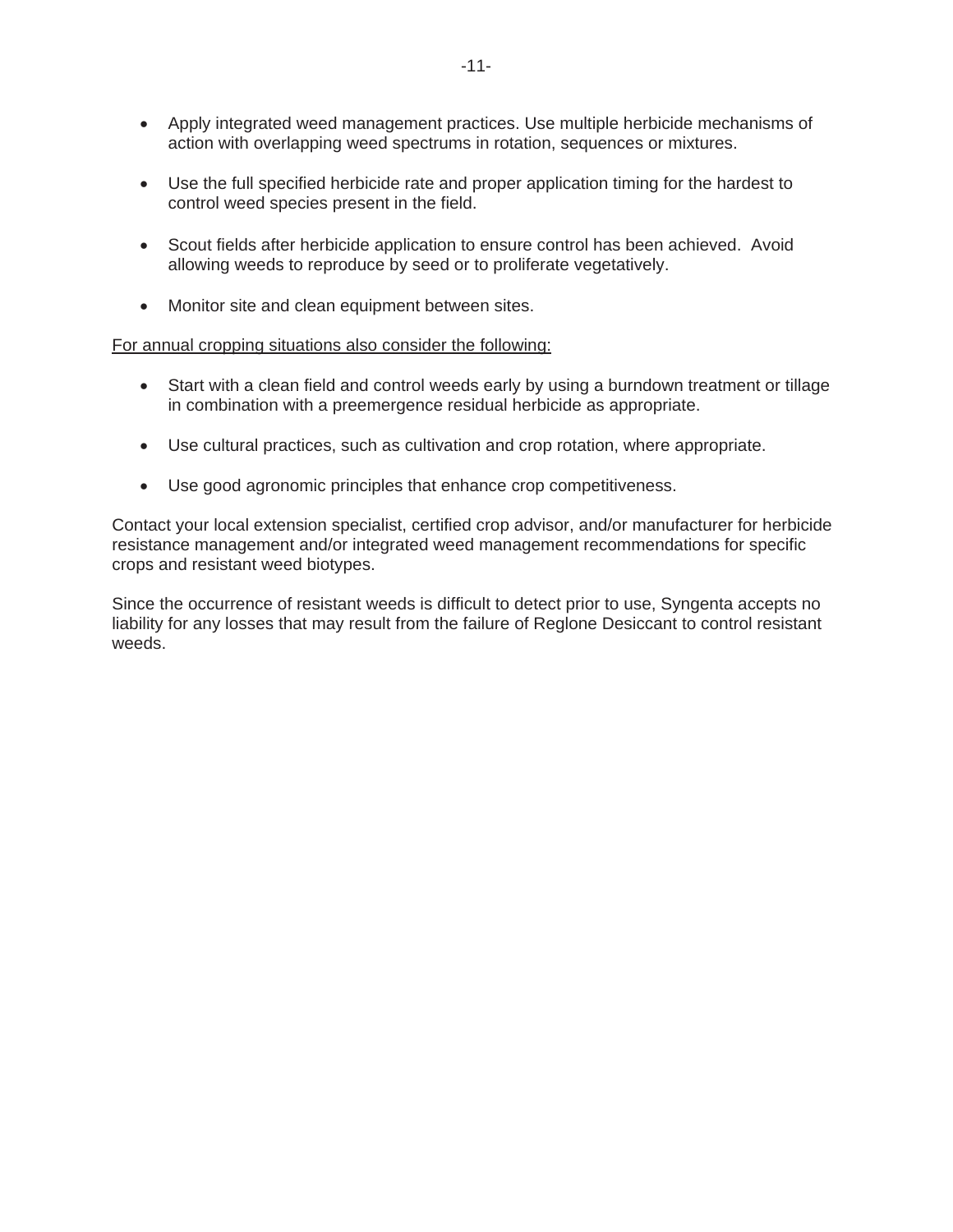# **SPECIFIC USE DIRECTIONS**

The following table indicates use pattern, rates, minimum spray volumes, and preharvest interval for specific uses.

|                                   |                              | <b>Reglone</b>                                                | <b>Minimum Total</b>            | <b>Preharvest</b>          |                                                                                                                                                                                                                                        |
|-----------------------------------|------------------------------|---------------------------------------------------------------|---------------------------------|----------------------------|----------------------------------------------------------------------------------------------------------------------------------------------------------------------------------------------------------------------------------------|
| Crop                              | <b>Use</b><br><b>Pattern</b> | <b>Desiccant</b><br>Rate per Acre                             | <b>Spray Volume</b><br>per Acre | Interval<br>(Days)         | <b>Directions</b>                                                                                                                                                                                                                      |
| Alfalfa                           | Preharvest                   | 1 1/2-2 pt (see                                               | Ground: 15 gal                  | 3                          | <b>Restrictions</b>                                                                                                                                                                                                                    |
| (seed crop only)                  | desiccation<br>broadcast     | precautions<br>section for<br>additional rate<br>information) | Air: 5 gal                      |                            | On thin stands of seed<br>$\bullet$<br>alfalfa use 1 pt per acre.<br>Do not graze or feed<br>$\bullet$<br>treated forage to livestock.                                                                                                 |
|                                   |                              |                                                               |                                 |                            | Do not use seed from<br>$\bullet$<br>treated plants for food,<br>feed, or oil purposes.                                                                                                                                                |
|                                   |                              |                                                               |                                 |                            | Precautions<br>Desiccation is complete in<br>$\bullet$<br>3-10 days.<br>$\bullet$                                                                                                                                                      |
| Canola                            | Preharvest                   | 1 $1/2 - 2$ pt                                                | Ground: 15 gal                  | 7                          | <b>Restrictions</b>                                                                                                                                                                                                                    |
|                                   | desiccation<br>broadcast     |                                                               | Air: 5 gal                      |                            | A maximum of one<br>application per season is<br>allowed.<br>Harvest no later than 10<br>$\bullet$                                                                                                                                     |
|                                   | Preharvest                   |                                                               |                                 | 3                          | days after application.                                                                                                                                                                                                                |
| <b>Clover</b><br>(seed crop only) | desiccation<br>broadcast     | 1 $1/2 - 2$ pt                                                | Ground: 15 gal<br>Air: 5 gal    |                            | <b>Restrictions</b><br>Do not graze or feed<br>$\bullet$<br>treated forage to livestock.<br>Do not use seed from<br>$\bullet$<br>treated plants for food,<br>feed, or oil purposes.                                                    |
|                                   |                              |                                                               |                                 |                            | Precautions                                                                                                                                                                                                                            |
|                                   |                              |                                                               |                                 |                            | Desiccation is complete in<br>3-10 days.                                                                                                                                                                                               |
| <b>Potato</b>                     | Preharvest<br>desiccation    | $1-2$ pt                                                      | Ground: 20 gal                  | $\overline{7}$             | <b>Restrictions</b>                                                                                                                                                                                                                    |
|                                   | broadcast                    |                                                               | Air: 5 gal                      |                            | Do not apply to drought<br>$\bullet$<br>stressed potatoes.                                                                                                                                                                             |
|                                   |                              |                                                               |                                 |                            | Do not exceed a total of 4<br>$\bullet$<br>pt per acre.                                                                                                                                                                                |
|                                   |                              |                                                               |                                 |                            | Precautions<br>Make a second application<br>if necessary to obtain<br>additional desiccation<br>where vine growth is<br>dense. For improved vine<br>coverage, a 5-day interval<br>is recommended between<br>applications.<br>$\bullet$ |
| Tree, Vine,                       | <b>Directed</b><br>spray     | 1 $1/2 - 2$ pt                                                | Ground: 15 gal                  | Do not use<br>for food or  | <b>Restrictions</b>                                                                                                                                                                                                                    |
| <b>Small Fruit,</b><br>Vegetable  |                              |                                                               |                                 | feed for one<br>year after | Do not graze treated<br>$\bullet$<br>areas.                                                                                                                                                                                            |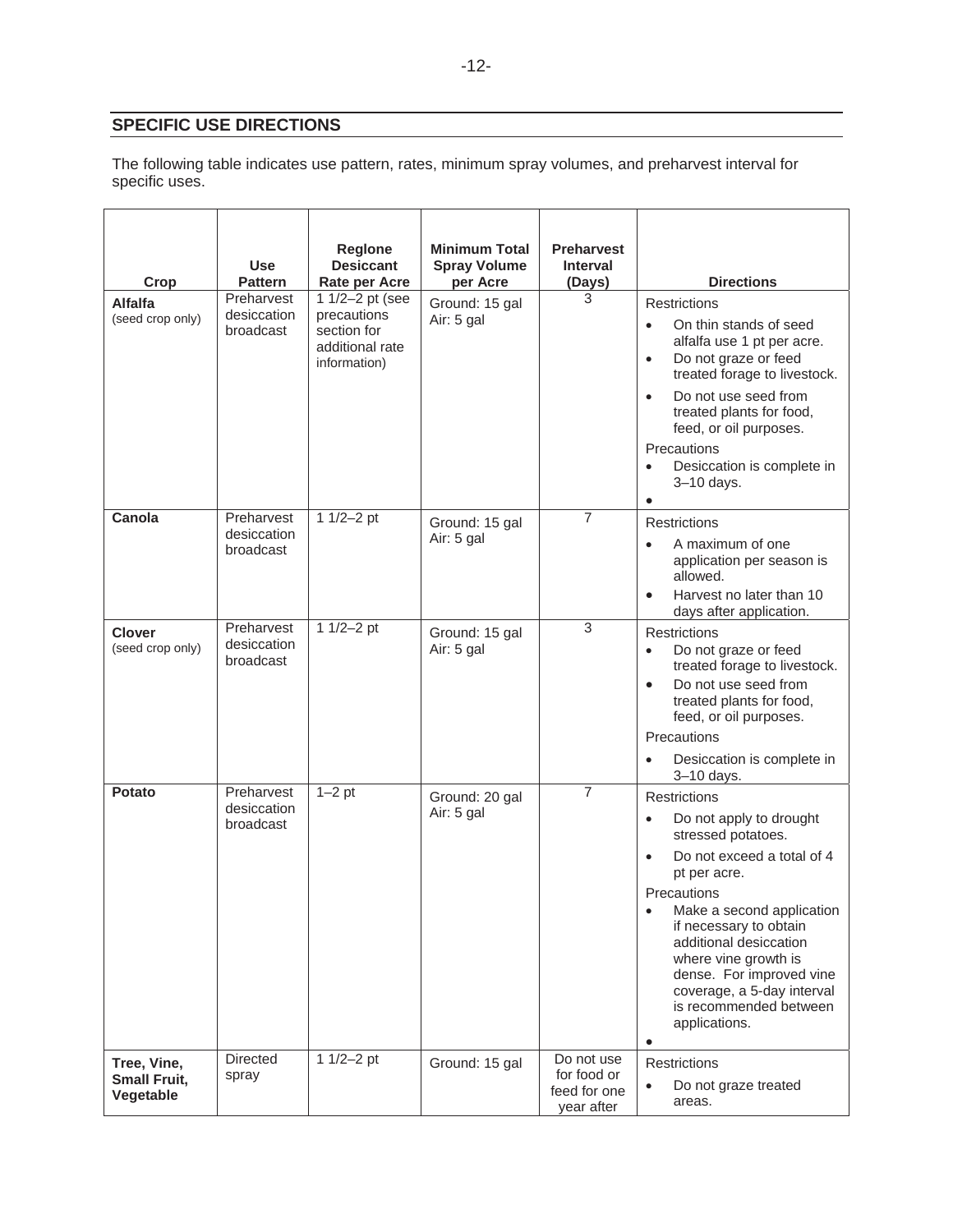|                                |                | <b>Reglone</b>   | <b>Minimum Total</b> | <b>Preharvest</b> |                                                                |
|--------------------------------|----------------|------------------|----------------------|-------------------|----------------------------------------------------------------|
|                                | <b>Use</b>     | <b>Desiccant</b> | <b>Spray Volume</b>  | <b>Interval</b>   |                                                                |
| Crop                           | <b>Pattern</b> | Rate per Acre    | per Acre             | (Days)            | <b>Directions</b>                                              |
| Crops -<br>Nonbearing          |                |                  |                      | application.      | Precautions                                                    |
| Acerola (West                  |                |                  |                      |                   | Reglone Desiccant can be<br>$\bullet$                          |
| Indian Cherry)                 |                |                  |                      |                   | used during site                                               |
| <b>Almonds</b>                 |                |                  |                      |                   | preparation prior to<br>planting and up to 1 year              |
| Apple<br>Apricots              |                |                  |                      |                   | of harvest.                                                    |
| Artichokes                     |                |                  |                      |                   | Retreatment may be<br>$\bullet$                                |
| Asparagus                      |                |                  |                      |                   | necessary for complete                                         |
| Avocados                       |                |                  |                      |                   | control of grasses and                                         |
| <b>Bananas</b>                 |                |                  |                      |                   | older established weeds.<br>Do not allow spray to<br>$\bullet$ |
| Blackberry<br>Blueberry        |                |                  |                      |                   | contact green stems,                                           |
| Boysenberry                    |                |                  |                      |                   | foliage, or fruit as injury                                    |
| Cherries                       |                |                  |                      |                   | can occur.                                                     |
| Coffee                         |                |                  |                      |                   | Use a shield or wrap plant<br>$\bullet$                        |
| Conifers                       |                |                  |                      |                   | when spraying around                                           |
| Crabapple<br>Cranberry         |                |                  |                      |                   | young trees or vines.                                          |
| Dates                          |                |                  |                      |                   |                                                                |
| Dewberry                       |                |                  |                      |                   |                                                                |
| Elderberry                     |                |                  |                      |                   |                                                                |
| Figs                           |                |                  |                      |                   |                                                                |
| Filberts<br>Ginseng            |                |                  |                      |                   |                                                                |
| Gooseberry                     |                |                  |                      |                   |                                                                |
| Grapes                         |                |                  |                      |                   |                                                                |
| Grapefruit                     |                |                  |                      |                   |                                                                |
| Guava                          |                |                  |                      |                   |                                                                |
| Huckleberry<br>Jojoba          |                |                  |                      |                   |                                                                |
| Kiwi                           |                |                  |                      |                   |                                                                |
| Lemons                         |                |                  |                      |                   |                                                                |
| Limes                          |                |                  |                      |                   |                                                                |
| Loganberry<br>Macadamia        |                |                  |                      |                   |                                                                |
| Mango                          |                |                  |                      |                   |                                                                |
| <b>Nectarines</b>              |                |                  |                      |                   |                                                                |
| Olives                         |                |                  |                      |                   |                                                                |
| Oranges                        |                |                  |                      |                   |                                                                |
| Papayas<br>Passion Fruit       |                |                  |                      |                   |                                                                |
| Peaches                        |                |                  |                      |                   |                                                                |
| Pears                          |                |                  |                      |                   |                                                                |
| Pecans                         |                |                  |                      |                   |                                                                |
| Persimmons                     |                |                  |                      |                   |                                                                |
| Pistachios<br><b>Plantains</b> |                |                  |                      |                   |                                                                |
| Plums                          |                |                  |                      |                   |                                                                |
| Pomegranates                   |                |                  |                      |                   |                                                                |
| Prunes                         |                |                  |                      |                   |                                                                |
| Raspberry                      |                |                  |                      |                   |                                                                |
| Tangelos                       |                |                  |                      |                   |                                                                |
| Tangerines<br>Walnuts          |                |                  |                      |                   |                                                                |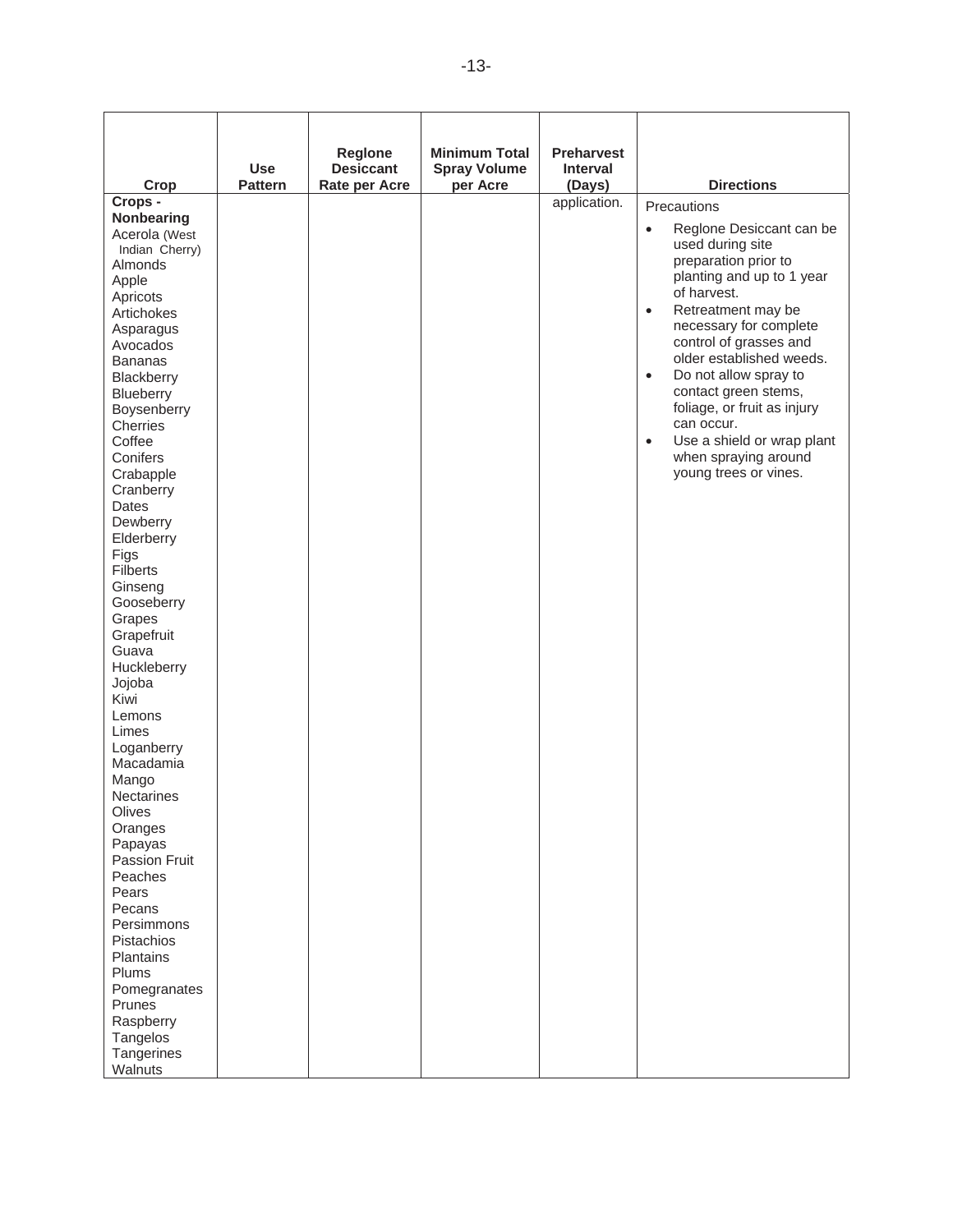| <b>Other Uses</b>                                                                                                                                                                                                                                               | <b>Use Pattern</b>                 | <b>Reglone</b><br><b>Desiccant</b><br>Rate                                                                                                                                                                                                                                             | <b>Directions</b>                                                                                                                                                                                                                                                                                                                                                                              |
|-----------------------------------------------------------------------------------------------------------------------------------------------------------------------------------------------------------------------------------------------------------------|------------------------------------|----------------------------------------------------------------------------------------------------------------------------------------------------------------------------------------------------------------------------------------------------------------------------------------|------------------------------------------------------------------------------------------------------------------------------------------------------------------------------------------------------------------------------------------------------------------------------------------------------------------------------------------------------------------------------------------------|
| Noncrop or<br><b>Nonplanted Areas</b><br>on Farms<br>Fence Lines,<br>Farmyards, Farm<br>Buildings, Fuel<br>Storage Areas,<br>Barrier Strips,<br>Equipment Areas,<br>and Dry (non-<br>flooded) Areas<br>around ponds,<br>lakes, and drainage<br>ditches on farms | <b>Broadcast</b><br>Spot Treatment | $1-2$ pt in a<br>minimum of 15 gal<br>water per acre<br>$1-2$ quarts plus the<br>labeled rate of a<br>75% or greater<br>nonionic surfactant<br>per 100 gal water<br>or 0.75 oz (22 ml)<br>plus the labeled<br>rate of a 75% or<br>greater nonionic<br>surfactant per 1 gal<br>of water | Precautions<br>Apply for full coverage and thorough<br>weed contact.<br>Retreatment may be necessary to<br>$\bullet$<br>control grasses and established weeds.<br>Avoid spray contact with foliage of food<br>$\bullet$<br>crops or ornamental plants or other<br>desirable vegetation.<br>Add the labeled rate of 75% or greater<br>٠<br>nonionic surfactant to the finished spray<br>volume. |

# **AGRICULTURAL AQUATIC USE DIRECTIONS**

Necessary approval and/or permits should be obtained prior to application if required. Consult the responsible State Agencies (i.e., Fish and Game Agencies or Department of Natural Resources. Treatment of dense weed areas may result in oxygen loss from decomposition of dead weeds. This loss of oxygen may cause fish suffocation. Therefore, treat only  $\frac{1}{3}$ - $\frac{1}{2}$  of the water body area at one time and wait 14 days between treatments.

For application only to stillwater (e.g., farm ponds, farm lakes, and farm drainage ditches) where there is minimal or no outflow to public waters.

Treated water may be used according to the following table or until such time as an approved assay (example: PAM II Spectromatic Method) shows that the water does not contain more than the designated maximum contaminant level goal (MCLG) of 0.02 mg/l (ppm) of diquat dibromide (calculated as the cation):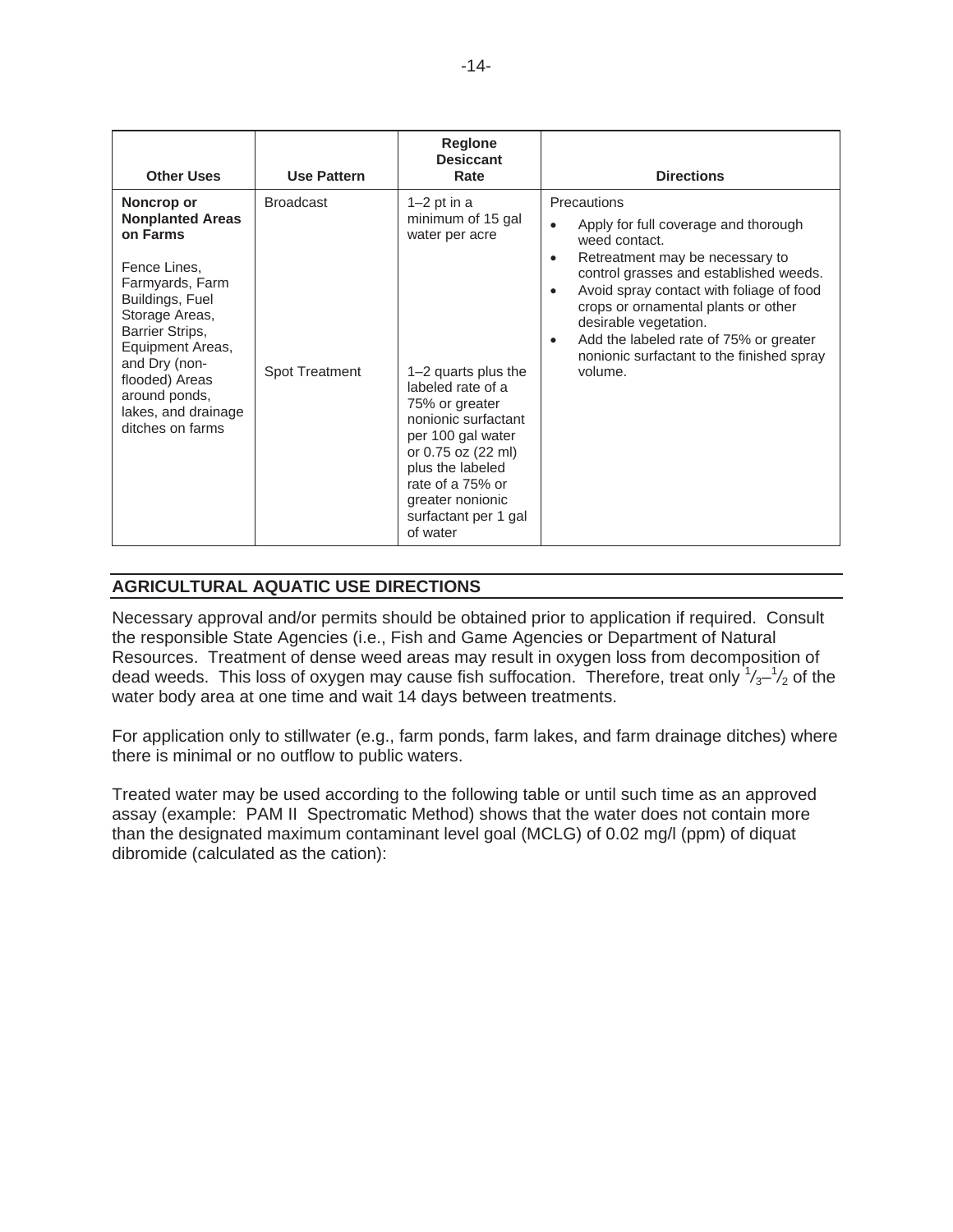| <b>Application Rate</b>                    | <b>Drinking</b> | <b>Fishing</b><br>and<br><b>Swimming</b> | Livestock<br><b>Consumption</b> | <b>Spray Tank</b><br>Applications**<br>and Irrigation<br>to Turf and<br><b>Ornamentals</b> | <b>Spray Tank</b><br>Applications**<br>and Irrigation<br>to Food Crops |
|--------------------------------------------|-----------------|------------------------------------------|---------------------------------|--------------------------------------------------------------------------------------------|------------------------------------------------------------------------|
| 2 gal/surface acre                         | 3 days          | 0                                        | 1 day                           | 3 days                                                                                     | 5 days                                                                 |
| 1 gal/surface acre                         | 2 days          | $\bf{0}$                                 | 1 day                           | 2 days                                                                                     | 5 days                                                                 |
| 0.75 gal/surface<br>acre                   | 2 days          | $\bf{0}$                                 | 1 day                           | 2 days                                                                                     | 5 days                                                                 |
| 0.50 gal/surface<br>acre                   | 1 day           | $\bf{0}$                                 | 1 day                           | 1 day                                                                                      | 5 days                                                                 |
| Spot Spray*<br>(< 0.5 gal/surface<br>acre) | 1 day           | $\bf{0}$                                 | 1 day                           | 1 day                                                                                      | 5 days                                                                 |

# **Water Use Restrictions Following Application with Reglone Desiccant (Days)**

\* Rates refer to total surface area.

\*\* For preparing agricultural sprays for food crops, turf or ornamentals (to prevent phytotoxicity), do not use water treated with Reglone Desiccant before the specified time periods. When the contents of more than one spray tank is necessary to complete a single aquatic application, no water holding restrictions apply between the consecutive spray tanks.

No applications are to be made in areas where commercial processing of fish, resulting in the production of fish protein concentrate or fish meal, is practiced. Before application, coordination and approval of local and/or State authorities must be obtained.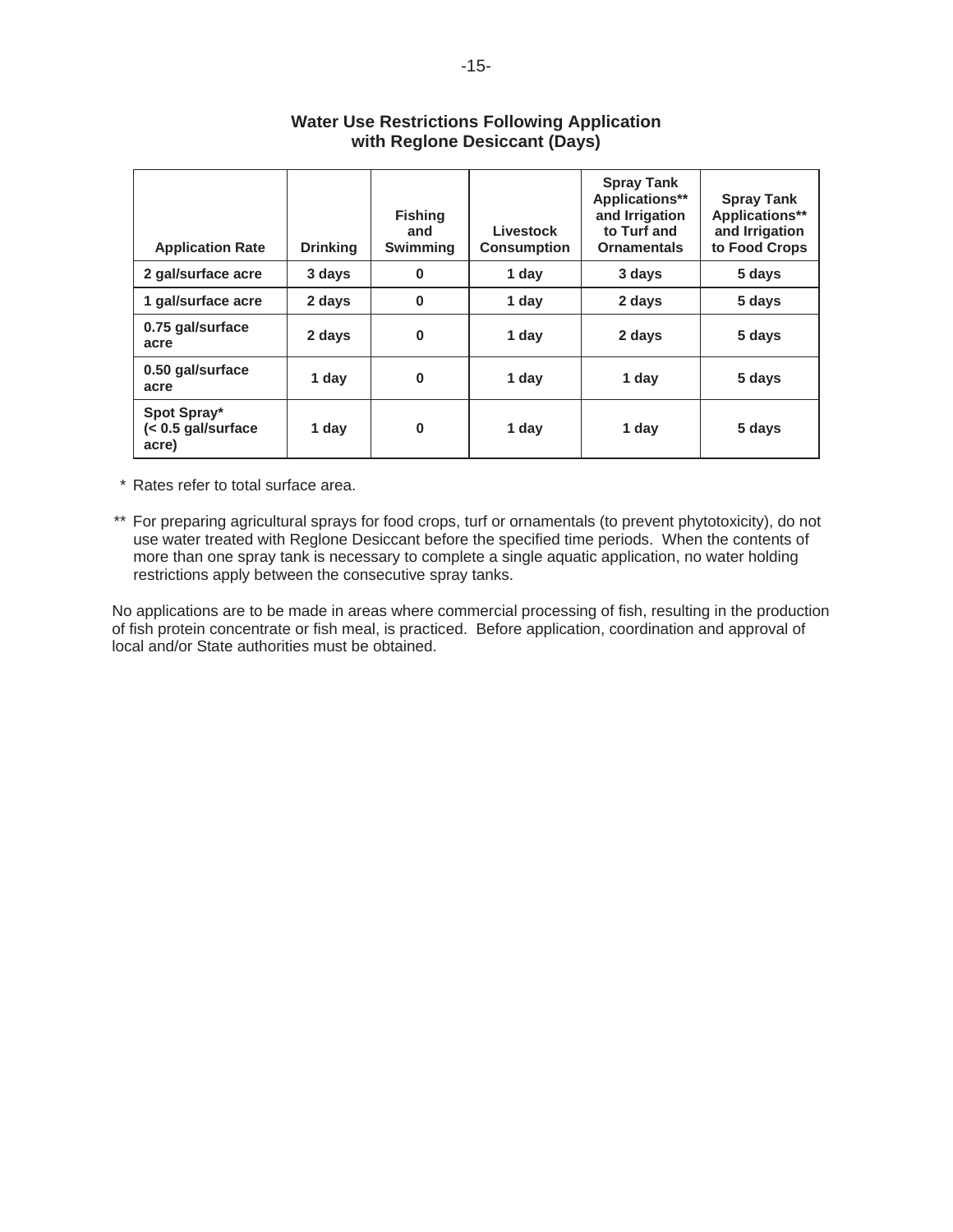| <b>Weed Species</b>                                   | Subsurface or<br><b>Bottom Placement</b><br>gal/surface acre* | <b>Surface</b><br>gal/surface acre* |
|-------------------------------------------------------|---------------------------------------------------------------|-------------------------------------|
| Bladderwort (Utricularia spp.)                        | $1 - 2$                                                       | $\overline{2}$                      |
| Coontail (Ceratophyllum demersum)                     | 2                                                             | $\overline{2}$                      |
| Elodea (Elodea spp.)                                  | 2                                                             | 2                                   |
| Naiad (Najas spp.)                                    | $1 - 2$                                                       | $\overline{2}$                      |
| Pondweeds <sup>1</sup> ( <i>Potamogeton</i> spp.)     | 2                                                             | $\overline{2}$                      |
| Watermilfoils (Myriophyllum spp.)                     | $1 - 2$                                                       | $\overline{2}$                      |
| Hydrilla (Hydrilla verticillata)                      | $\overline{2}$                                                | $\overline{2}$                      |
| Waterlettuce <sup>2</sup> (Pistia Stratiotes)         | <b>NA</b>                                                     | $0.5 - 0.75$                        |
| Waterhyacinth <sup>2</sup> (Eichhornia crassipes)     | <b>NA</b>                                                     | $0.5 - 0.75$                        |
| Pennywort <sup>3</sup> (Hydrocotyle spp.)             | NA                                                            | $0.5 - 0.75$                        |
| Frog's Bit <sup>6</sup> (Limnobium spongia)           | <b>NA</b>                                                     | $0.5 - 0.75$                        |
| Salvinia <sup>2</sup> (Salvinia spp.)                 | <b>NA</b>                                                     | $0.5 - 0.75$                        |
| Duckweed <sup>4</sup> (Lemna spp.)                    | <b>NA</b>                                                     | 1                                   |
| Cattails <sup>3</sup> (Typha spp.)                    | <b>NA</b>                                                     | $1 - 2$                             |
| Algae <sup>5</sup> (Spirogyra spp. & Pithophora spp.) | $1 - 2$                                                       | $\overline{2}$                      |

**Apply Reglone Desiccant in accordance with the following table:** 

For water less than or equal to 2 ft in average depth of treatment area, use a maximum of 1 gal of Reglone Desiccant per surface acre. Lowest rates should be used in shallow areas where the water depth is considerably less than the coverage depth of the entire treatment area, for example, shallow shoreline area. At water temperatures below  $50^{\circ}$ –60°F efficacy and immediacy of results may be reduced.

- <sup>1</sup> Reglone Desiccant controls *Potamogetan* species except Richardson's pondweed (*P. richardsonii).* For control of *P. robbinsii*, applications must be made when the plants are in the early stages of growth such as in Spring and early Summer.
- <sup>2</sup> For salvinia, waterlettuce and waterhyacinth, use the labeled rate of Reglone Desiccant in 75–200 gal water plus the labeled rate of a 75% or greater nonionic surfactant per acre for surface sprays and for aerial application for waterlettuce and waterhyacinth control, apply the labeled rate of Reglone Desiccant in 10–24 gal water plus the labeled rate of a 75% or greater nonionic surfactant per acre.
- $3$  For pennywort and cattail control, apply in 50–150 gal of water plus the labeled rate of a 75% or greater nonionic surfactant per acre for full coverage and thorough weed contact. Repeat treatments may be necessary to control regrowth. For best results, apply before flowering (cattail).
- $4$  For duckweed control, apply as an overall spray in 50–150 gal. of water plus the labeled rate of a 75% or greater nonionic surfactant per acre. Retreatment may be necessary for plants missed in previous applications and regrowth.
- <sup>5</sup> For suppression of certain filamentous algae species including *Spirogyra* and *Pithophora*, apply according to the submersed use directions.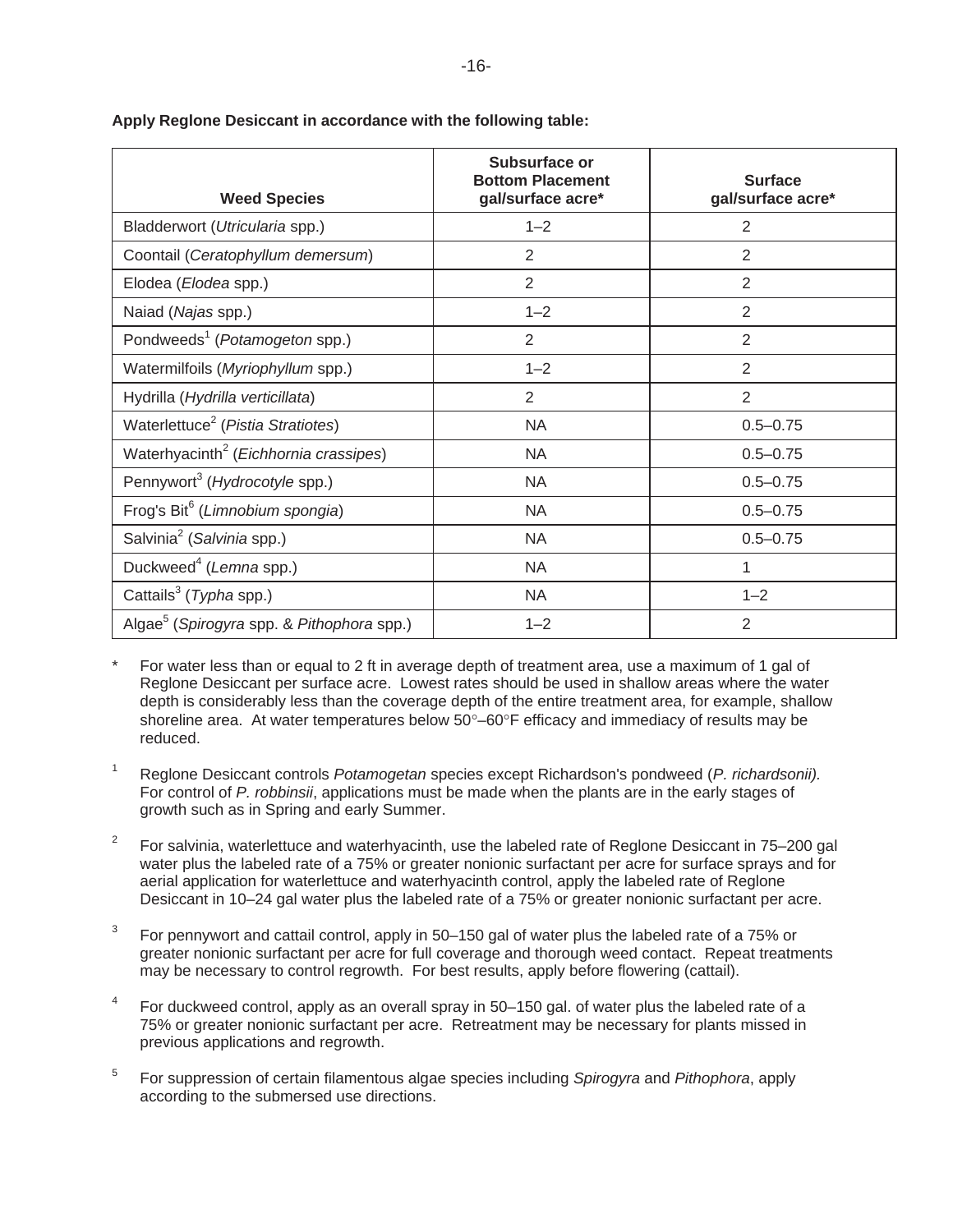<sup>6</sup> Not for use in California.

#### **Application**

In mixed weed populations, use the high rate of application as indicated by weeds present.

#### **Subsurface Applications**

Where the submersed weed growth, especially Hydrilla, has reached the water surface, apply either in a water carrier or an invert emulsion through boom trailing hoses carrying nozzle tips to apply the dilute spray below the water surface to insure adequate coverage.

#### **Bottom Placement**

Where the submersed weeds, especially Hydrilla, Bladderwort, and Coontail growth have reached the water surface or where water is slowly moving through the submersed weed growth that has reached the water surface, especially Hydrilla, Bladderwort, and Coontail, control may be enhanced when applied in an invert emulsion carrier injecting diluted Reglone Desiccant near the bottom with weighted hoses. The addition of a copper-based algaecide will improve control. Where algae are present along with the submersed weeds, pretreatment with copperbased algaecide at specified rates is advised for best results.

#### **Surface Application**

For submerged aquatic weeds, apply Reglone Desiccant either as concentrate slowly poured directly from the container in strips or as a spray in sufficient carrier. Applications should be made to ensure complete coverage of the weed areas. In mixed weed populations, use the high rate of application as indicated by weeds present.

#### **Limitations and Precautions (Terrestrial and Aquatic Uses)**

Direct spray contact or drift of Reglone Desiccant will cause severe plant injury or death. Avoid contact of desirable vegetation.

Weeds emerging after application of Reglone Desiccant will not be controlled or suppressed.

Retreatment may be necessary to control large weeds or established weeds.

Use of dirty or muddy water for Reglone Desiccant dilution may result in reduced control.

Application to muddy water may result in reduced control. Minimize creating muddy water during application. **(Aquatic Uses)**

Avoid applying under conditions of high wind, water flow, or wave action. **(Aquatic Uses)**

Do not apply this product through any type of irrigation system.

Rinse all spray equipment thoroughly with water after use.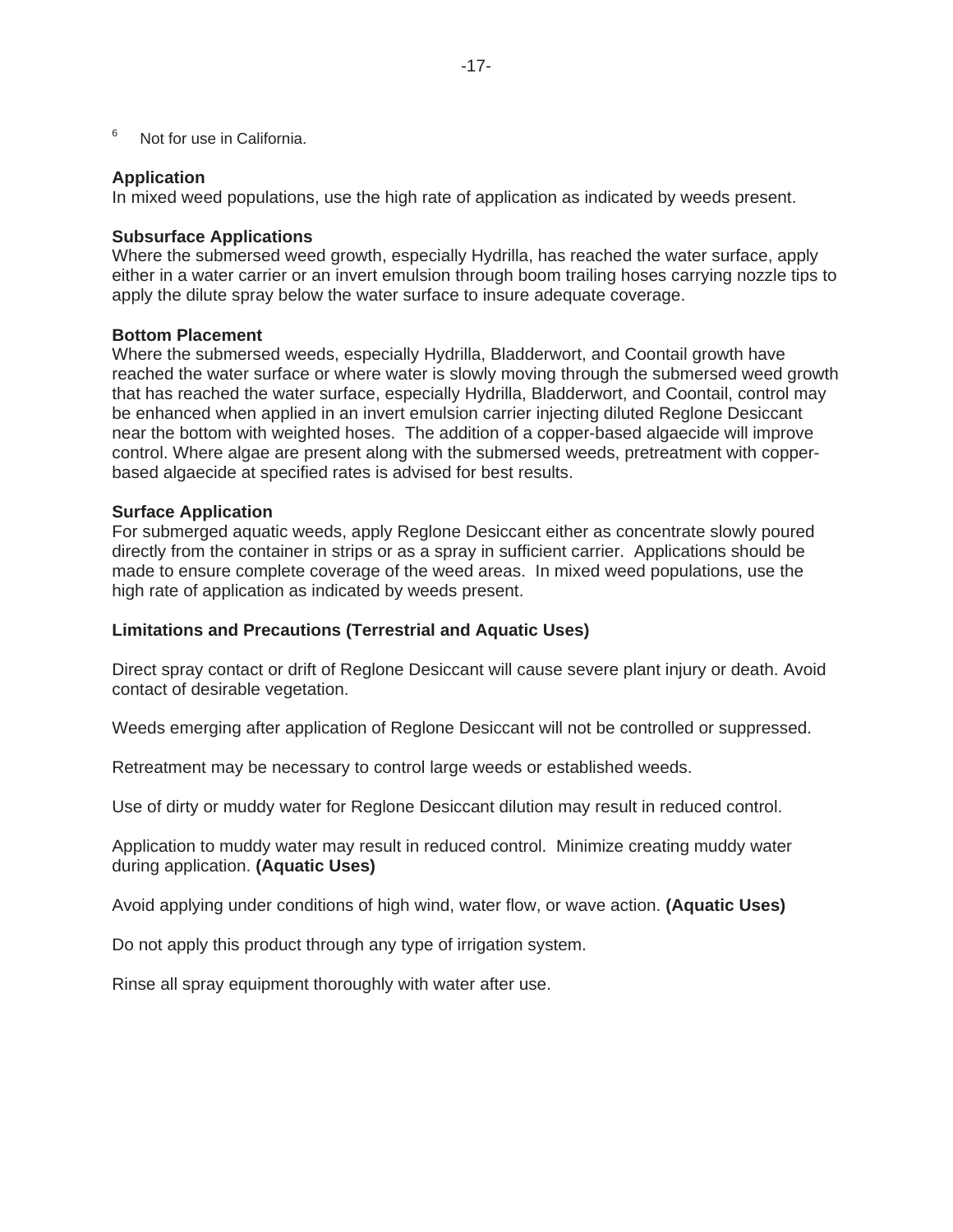# **STORAGE AND DISPOSAL**

Do not contaminate water, food, or feed by storage or disposal.

#### **Pesticide Storage**

Keep pesticide in original container. Do not put concentrate or dilute into food or drink containers. Do not contaminate feed, foodstuffs, or drinking water. Do not store or transport near feed or food. Store at temperature above 32°F. Open dumping is prohibited. For help with any spill, leak, fire, or exposure involving this material, call **1-800-888-8372**.

# **Pesticide Disposal**

Pesticide wastes are toxic. Improper disposal of excess pesticide, spray mixture, or rinsate is a violation of Federal law. If these wastes cannot be disposed of by use according to label instructions, contact your State Pesticide or Environmental Control Agency, or the Hazardous Waste Representative at the nearest EPA Regional Office for guidance.

# **Container Handling [Less than or equal to 5 gallons]**

Non-refillable container. Do not reuse or refill this container. Triple rinse container (or equivalent) promptly after emptying. Triple rinse as follows: Empty the remaining contents into application equipment or a mix tank and drain for 10 seconds after the flow begins to drip. Fill the container ¼ full with water and recap. Shake for 10 seconds. Pour rinsate into application equipment or a mix tank or store rinsate for later use or disposal. Drain for 10 seconds after the flow begins to drip. Repeat this procedure two more times. Then offer for recycling if available or puncture and dispose of in a sanitary landfill, or by incineration, or, by other procedures approved by state and local authorities.

# **Container Handling [greater than 5 gallons - mini-bulk]**

Non-refillable container. Do not reuse or refill this container. Triple rinse container (or equivalent) promptly after emptying. Triple rinse as follows: Empty the remaining contents into application equipment or a mix tank. Fill the container ¼ full with water. Replace and tighten closures. Tip container on its side and roll it back and forth, ensuring at least one complete revolution, for 30 seconds. Stand the container on its end and tip it back and forth several times. Turn the container over onto its other end and tip it back and forth several times. Empty the rinsate into application equipment or a mix tank or store rinsate for later use or disposal. Repeat this procedure two more times. Then offer for recycling if available or puncture and dispose of in a sanitary landfill, or by incineration, or by other procedures approved by state and local authorities.

# **Container Handling [greater than 5 gallons – bulk]**

Refillable container. Refill this container with pesticide only. Do not reuse this container for any other purpose. Cleaning the container before final disposal is the responsibility of the person disposing of the container. Cleaning before refilling is the responsibility of the person refilling. To clean container before final disposal, empty the remaining contents from this container into application equipment or mix tank. Fill the container about 10 percent full with water. Agitate vigorously or recirculate water with the pump for 2 minutes. Pour or pump rinsate into application equipment or rinsate collection system. Repeat this rinsing procedure two more times. Then offer for recycling if available or puncture and dispose of in a sanitary landfill, or by incineration, or by other procedures approved by state and local authorities.

# **CONTAINER IS NOT SAFE FOR FOOD, FEED, OR DRINKING WATER!**